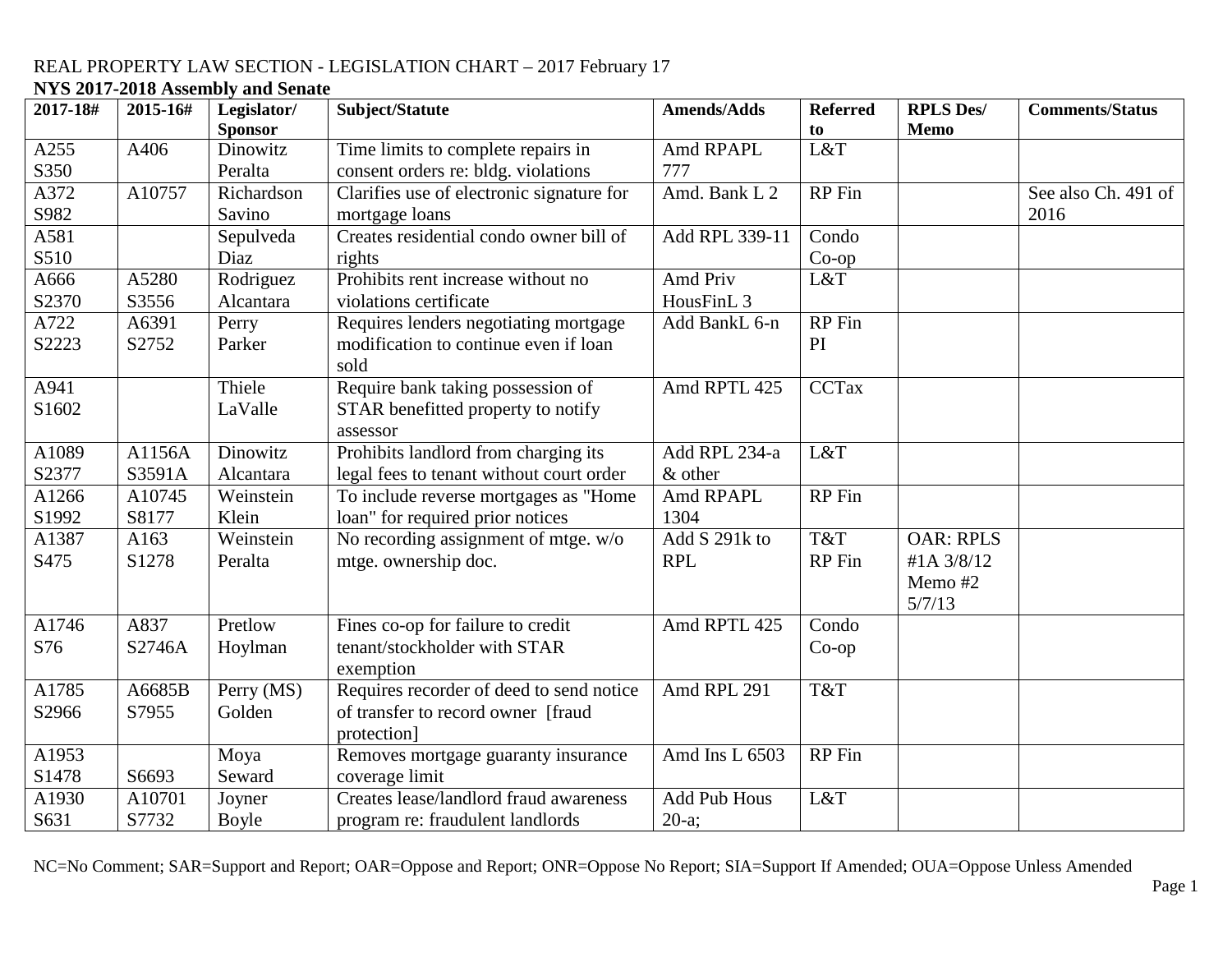| 2017-18# | 2015-16# | Legislator/    | Subject/Statute                           | <b>Amends/Adds</b> | <b>Referred</b> | <b>RPLS Des/</b> | <b>Comments/Status</b> |
|----------|----------|----------------|-------------------------------------------|--------------------|-----------------|------------------|------------------------|
|          |          | <b>Sponsor</b> |                                           |                    | to              | <b>Memo</b>      |                        |
| A2188    | A1900    | Pretlow        | Require landlord to furnish rider         | Add RPL 223-c      | L&T             |                  |                        |
| S2970    | S2241    | Stewart-       | describing rights and duties of landlords |                    |                 |                  |                        |
|          |          | Cousins        | and tenants                               |                    |                 |                  |                        |
| A2517    | A1890    | Englebright    | Authorizes local laws to permit late      | Amd RPTL 425       | <b>CCTax</b>    |                  |                        |
| S3196    |          | LaValle        | <b>STAR</b> applications                  |                    |                 |                  |                        |
| A2633    | A4315    | Sepulveda      | Tenant gets atty. fees for service of     | Amd RPL 234-a      | L&T             |                  |                        |
| S2313    | S3750    | Alcantara      | notice based of on false facts            |                    |                 |                  |                        |
| A2681    | A5635    | Thiele         | Seniors can file for STAR after purchase  | Amd RPTL 425       | <b>CCTax</b>    |                  |                        |
| S3228    | S1593    | LaValle        | subsequent to tax status date             |                    |                 |                  |                        |
| A3005    |          | <b>Budget</b>  | Part R provides for market rate interest  |                    |                 |                  |                        |
| S3005    |          |                | on judgments/claims paid by State and     |                    |                 |                  |                        |
|          |          |                | other governmental entities               |                    |                 |                  |                        |
| A3008    |          | <b>Budget</b>  | Part Y enhances enforcement powers of     |                    |                 |                  |                        |
| S3008    |          |                | <b>DFS</b>                                |                    |                 |                  |                        |
| A3008    |          | <b>Budget</b>  | Part FF requires settlement conference    |                    | RP Fin          |                  |                        |
| S3008    |          |                | for reverse mortgage FC                   |                    |                 |                  |                        |
| A3009    |          | <b>Budget</b>  | Part JJ imposes RE transfer tax on        |                    | T&T Co-         |                  |                        |
| S3009    |          |                | minority interest in LLCs. Partnerships,  |                    | Chairs for      |                  |                        |
|          |          |                | etc.                                      |                    | comment         |                  |                        |
| A3009    |          | <b>Budget</b>  | Part KK closes transfer tax loophole for  |                    | RP Fin          |                  |                        |
| S3009    |          |                | mansion tax by combining                  |                    | T&T             |                  |                        |
|          |          |                | land/construction contracts               |                    |                 |                  |                        |
| A3031    |          | Englebright    | Provide local option to extend time for   | Amd RPTL 457       | <b>CCTax</b>    |                  |                        |
| S 3530   |          | LaValle        | exemptions for first time homeowners      |                    |                 |                  |                        |
| A3322    | A997     | Miller         | Requires residential mortgage bill of     | Amd Bank 35        | RP Fin          |                  |                        |
| S2654    | S6339    | Hamilton       | rights be printed and posted on internet  |                    |                 |                  |                        |
|          |          |                | in 8 most spoken languages                |                    |                 |                  |                        |

#### **NYS 2017-2018 Assembly**

| 2017-18# | 2015-16# | Legislator/ | Subject/Statute                     | <b>Amends/Adds</b> | <b>Referred</b> | <b>RPLS Des/</b> | Comments/Status |
|----------|----------|-------------|-------------------------------------|--------------------|-----------------|------------------|-----------------|
|          |          | Sponsor     |                                     |                    | t0              | Memo             |                 |
| A94      | A1578    | Cahill      | Allows creation of new cooperative  | Add RPTL Art.      | <b>CCTax</b>    |                  |                 |
|          |          |             | county full value assessment system |                    |                 |                  |                 |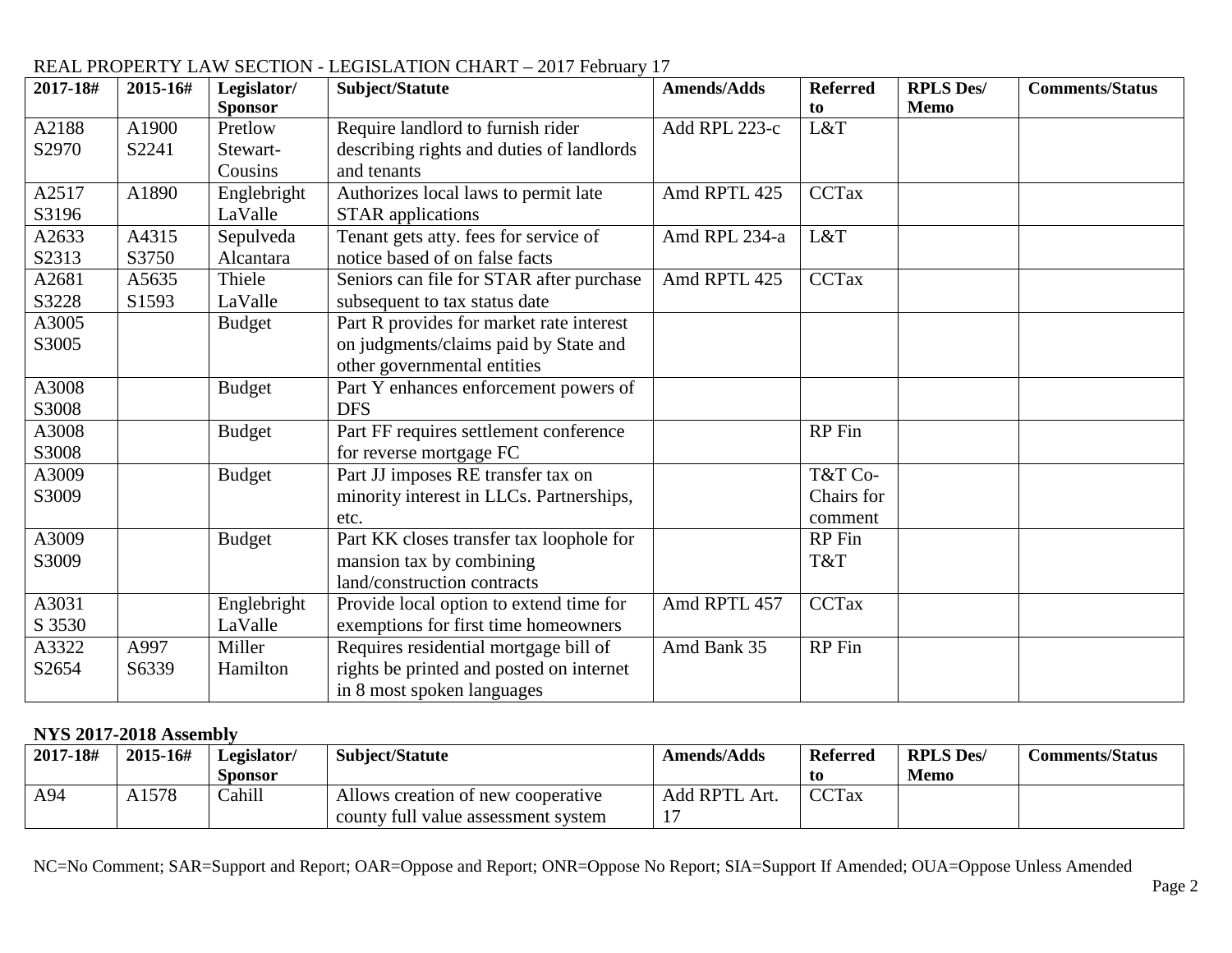| 2017-18# | 2015-16#         | Legislator/<br><b>Sponsor</b> | Subject/Statute                                                                                   | <b>Amends/Adds</b>                       | <b>Referred</b><br>to | <b>RPLS Des/</b><br><b>Memo</b> | <b>Comments/Status</b> |
|----------|------------------|-------------------------------|---------------------------------------------------------------------------------------------------|------------------------------------------|-----------------------|---------------------------------|------------------------|
| A125     | A1684            | Cahill                        | Require assessment values to be updated<br>not less than every 5 years                            | Add RPTL 306                             | <b>CCTax</b>          |                                 |                        |
| A142     | A1388            | Cahill                        | Require assessor receipt for STAR<br>application                                                  | Amd RPTL 425                             | <b>CCTax</b>          |                                 |                        |
| A353     | A3391A<br>S3148A | <b>Braunstein</b>             | Relax landlord restrictions on<br>refinancing for co-ops built on long term<br>ground leased land | Add RPL 220-a                            | Condo<br>$Co$ -op     |                                 | Passed A 3/1/16        |
| A354     | A608<br>S4371    | Weprin                        | New assessment classification for<br>condos & co-ops                                              | Amd RPTL /<br>NYC Ad Cd /<br>NYC Charter | Condo<br>$Co$ -op     |                                 | See also A3444         |
| A 547    | A6350            | Perry                         | Exempts from BR proceedings debtor<br>interest in rent stabilized lease                           |                                          |                       |                                 |                        |
| A801     | A1484            | Crouch                        | Repeal RPTL 735 which prohibits use of<br>Small Claims proceeding testimony in<br>future action   | <b>Repeal RPTL</b><br>735                | CCTax                 |                                 |                        |
| A1053    | A10745           | Weinstein                     | To include reverse mortgages as "Home<br>loan" for required prior notices                         | Amd RPAPL<br>1304                        | RP Fin                |                                 |                        |
| A1084    | A1789            | Dinowitz                      | Requires 2/3 member vote to allow<br>condo/conversion sponsor to be<br>managing agent             | Amd GenBusL<br>352-33/eee/eeee           | Condo<br>$Co$ -op     |                                 |                        |
| A1201    | A2344            | Englebright                   | Tax exemption for persons $> 80$                                                                  | Add RPT L 465                            | CCTax                 |                                 |                        |
| A1204    | A6699<br>S1129   | Englebright                   | Prohibits non-disclosure provision in<br>hydraulic fracturing leases                              | Add RPL 222-a                            |                       |                                 |                        |
| A1212    | A1713            | Zebrowski                     | Permits condo/co-op BOD to take action<br>vs. objectionable tenant                                | Amd RPL &<br><b>RPAPL</b>                | Condo<br>$Co$ -op     |                                 |                        |
| A1353    | A2152            | Englebright                   | Requires recording of PCDS with deed<br>and sending info to DEC                                   | Amd RPL<br>291/462                       | T&T                   |                                 |                        |
| A1371    | A10373           | Weinstein                     | Applies affirmative allegations re: high<br>cost/subprime loans to all foreclosures               | Amd RPAPL<br>1302                        |                       |                                 |                        |
| A1498    | A247<br>S5241    | Weinstein                     | No standing defense not waived if<br>omitted from answer                                          | Add RPAPL<br>1302-a                      | RP Fin                |                                 |                        |
| A1543    | A1777            | Zebrowski                     | Full sch. Tax exemption for certain<br>persons > 75                                               | Add RPT L 407-<br>$\bf k$                | <b>CCTax</b>          |                                 |                        |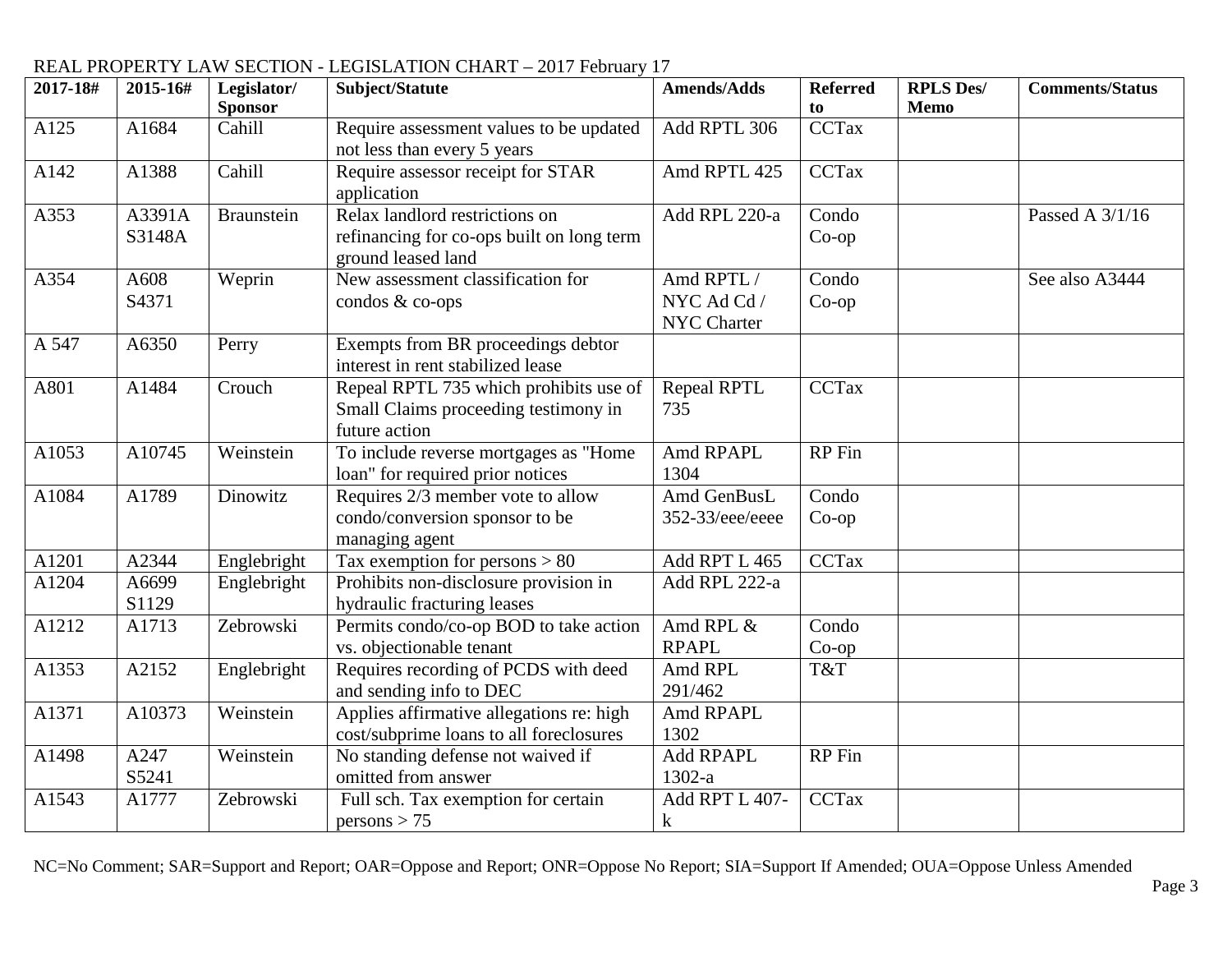| 2017-18# | 2015-16#        | Legislator/<br><b>Sponsor</b> | Subject/Statute                                                                                                                                                                         | <b>Amends/Adds</b>                      | <b>Referred</b><br>to  | <b>RPLS Des/</b><br>Memo | <b>Comments/Status</b>                                         |
|----------|-----------------|-------------------------------|-----------------------------------------------------------------------------------------------------------------------------------------------------------------------------------------|-----------------------------------------|------------------------|--------------------------|----------------------------------------------------------------|
| A1563    | A9655A<br>S7295 | Magnarelli                    | Allows municipality to compel<br>mortgagee of abandoned property to<br>either finish FC or discharge mortgage                                                                           | <b>Add RPAPL</b><br>1392                | T&T                    |                          |                                                                |
| A1608    | A2490<br>S3751  | Mosley                        | Free legal services in certain resid. FC<br>actions                                                                                                                                     | Add/Amd<br>RPAPL and<br>CountyL         | <b>RP</b> Fin          |                          |                                                                |
| A1664    | A3337           | Hawley                        | Limits mortgagee flood insurance<br>requirements                                                                                                                                        | Add RPL 283                             | <b>RP</b> Fin          |                          |                                                                |
| A1917    | A9670           | Lifton                        | Requires names of all LLC members in<br>Articles of Organization & State<br>contracts                                                                                                   | Amd LLC L 203                           | <b>RP</b> Fin          |                          | Connecting<br>campaign<br>contributions and<br>State contracts |
| A2050    | A574            | Lentol                        | Protects tenants of unlawful lofts from<br>eviction                                                                                                                                     | Add MultDwell<br>L 286-1                | L&T                    |                          |                                                                |
| A2052    | A3979           | Englebright                   | Allows property tax freeze for owners 65<br>and up                                                                                                                                      | Amd RPTL 467                            | <b>CCTax</b>           |                          |                                                                |
| A2120    | A2686           | Pretlow                       | Voluntary real property tax lien transfers<br>to assist homeowner in FC due to unpaid<br>taxes                                                                                          | Amd RPTL                                | <b>CCTax</b><br>RP Fin |                          |                                                                |
| A2135    | A10246<br>S7844 | Dinowitz                      | Relates to permitting reverse mortgages<br>for persons 70 and over secured by<br>cooperative unit                                                                                       | Add RPL                                 | RP Fin                 |                          |                                                                |
| A2220    | A4196           | Montesano                     | Makes mortgagee holding tax escrows<br>liable for late payment due to incorrect<br>registration                                                                                         | Amd RPTL 953                            | RP Fin                 |                          |                                                                |
| A2241    | A543            | Rosenthal                     | Requires disclosure by auditor to<br>prospective buyers, owners and board of<br>evidence which would materially impact<br>professional findings about fiscal health<br>of condo or coop | Add RPL 339-<br>gg, Renumber<br>$gg-ii$ | Condo<br>$Co$ -op      |                          |                                                                |
| A2249    | A6442           | Englebright                   | Subdivision review requires school<br>district confirmation that parcel is in<br>district                                                                                               | Add GenMunL<br>$99-x$                   | Environ                |                          |                                                                |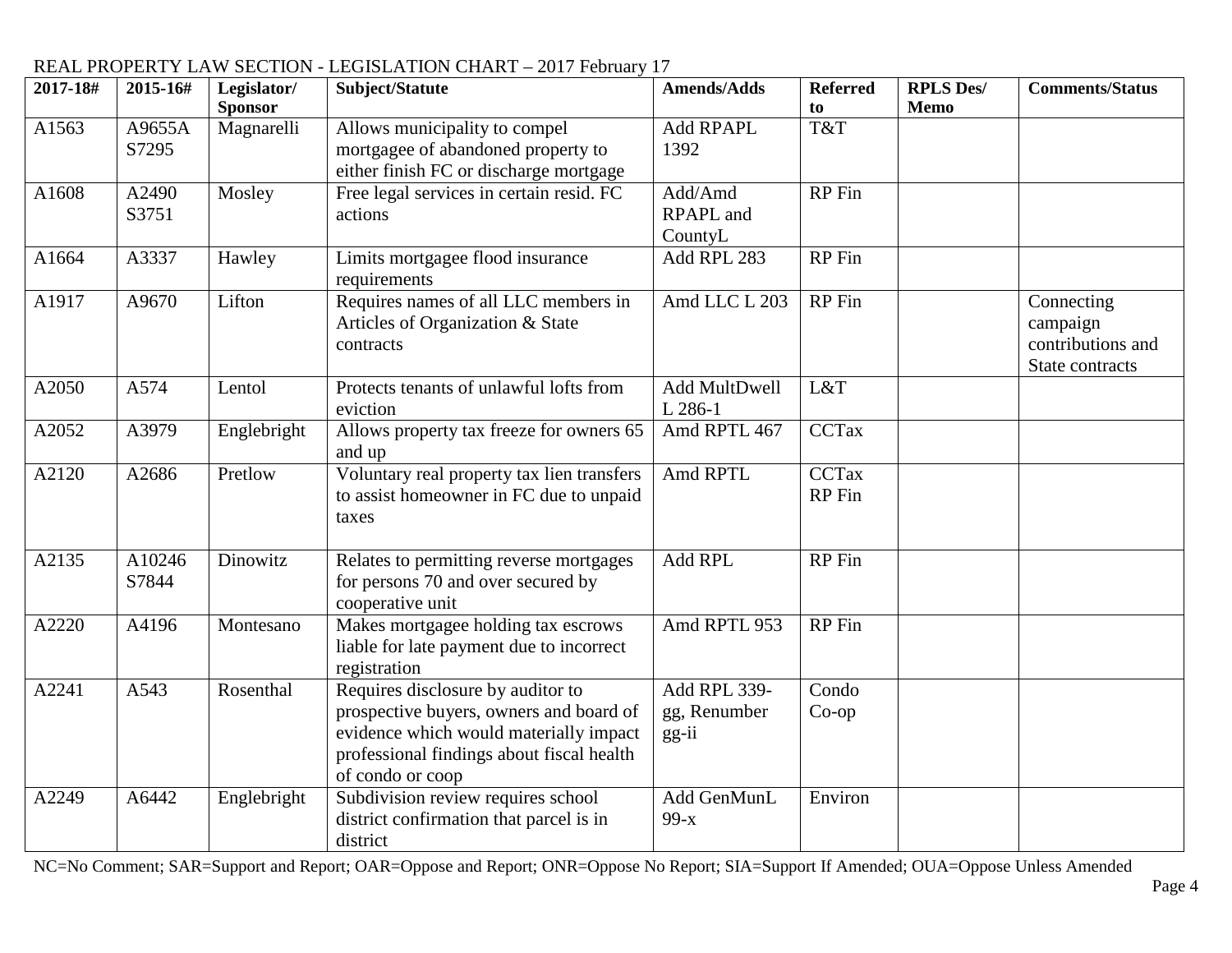| 2017-18# | 2015-16#        | Legislator/<br><b>Sponsor</b> | Subject/Statute                                                                                               | <b>Amends/Adds</b>                      | <b>Referred</b><br>to | <b>RPLS Des/</b><br><b>Memo</b> | <b>Comments/Status</b> |
|----------|-----------------|-------------------------------|---------------------------------------------------------------------------------------------------------------|-----------------------------------------|-----------------------|---------------------------------|------------------------|
| A2419    | A5242           | Paulin                        | Establishes criteria for blighted<br>property/areas                                                           | Amd EDPL<br>103/204/206 &<br>other laws | <b>CCTax</b>          |                                 |                        |
| A2498    | A5383           | Lifton                        | All oil/gas/mineral leases to be recorded<br>w/in 30 days                                                     | Amd RPL 291                             | Com Leas              |                                 |                        |
| A2499    | A5377           | Lifton                        | Leases for oil/gas/minerals must be<br>signed by all property owners                                          | Amd GOL 5-333<br>& RPL 291-c            | Com Leas              |                                 |                        |
| A2511    | A5391           | Lifton                        | Restricts memo of lease recording for<br>oil/gas/mineral leases                                               | Amd RPL 291-c                           | T&T<br>Environ        |                                 |                        |
| A2521    | A5381           | Lifton                        | Notice requirements for assigning<br>oil/gas/mineral leases                                                   | Amd GOL 5-333                           | T&T<br>Environ        |                                 |                        |
| A2593    | A5502<br>S3741  | Rosenthal                     | Limits rent increase after vacancy of a<br>housing accommodation and relates to<br>the maximum allowable rent |                                         |                       |                                 |                        |
| A2614    | A6631           | Perry                         | Requires notification of balance<br>due/satisfaction after sale                                               | Amd RPAPL<br>1354                       | <b>RP</b> Fin         |                                 |                        |
| A2654    | A5390           | Lifton                        | Requires certain statements re: value and<br>title to be included in oil/gas/mineral<br>leases                | Amd GOL 5-333                           |                       |                                 |                        |
| A2643    | A3761           | Ra                            | Provides RP tax exemptions for first<br>time homebuyers                                                       | Add RPL 457-a                           | <b>CCTax</b>          |                                 |                        |
| A2715    | A4126A          | DenDekker                     | Requires brokers & salespersons to<br>include license number when signing<br>closing documents                | Add RPL 442-k                           | T&T                   |                                 |                        |
| A2732    | A5552<br>S271   | Sepulveda                     | Extends time for tenants to purchase co-<br>op unit                                                           | Amd GBL 352-<br>eeee                    | Condo<br>$Co$ -op     |                                 |                        |
| A2803    | A10116<br>S7792 | Williams                      | Expands definition of tenant for notice in<br>mortgage foreclosure action                                     | Add RPAPL                               | Workout/<br><b>BR</b> |                                 |                        |
| A3186    | A477<br>S765    | Ryan                          | Requires giving notice to mortgagors in<br>default for 30 days or more                                        | Amd RPAPL<br>$1304-a$                   |                       |                                 |                        |
| A3435    | A2536           | Kim                           | Requires mortgage bill of rights<br>pamphlet to be signed before application                                  | Add Bank L 35                           | RP Fin                |                                 |                        |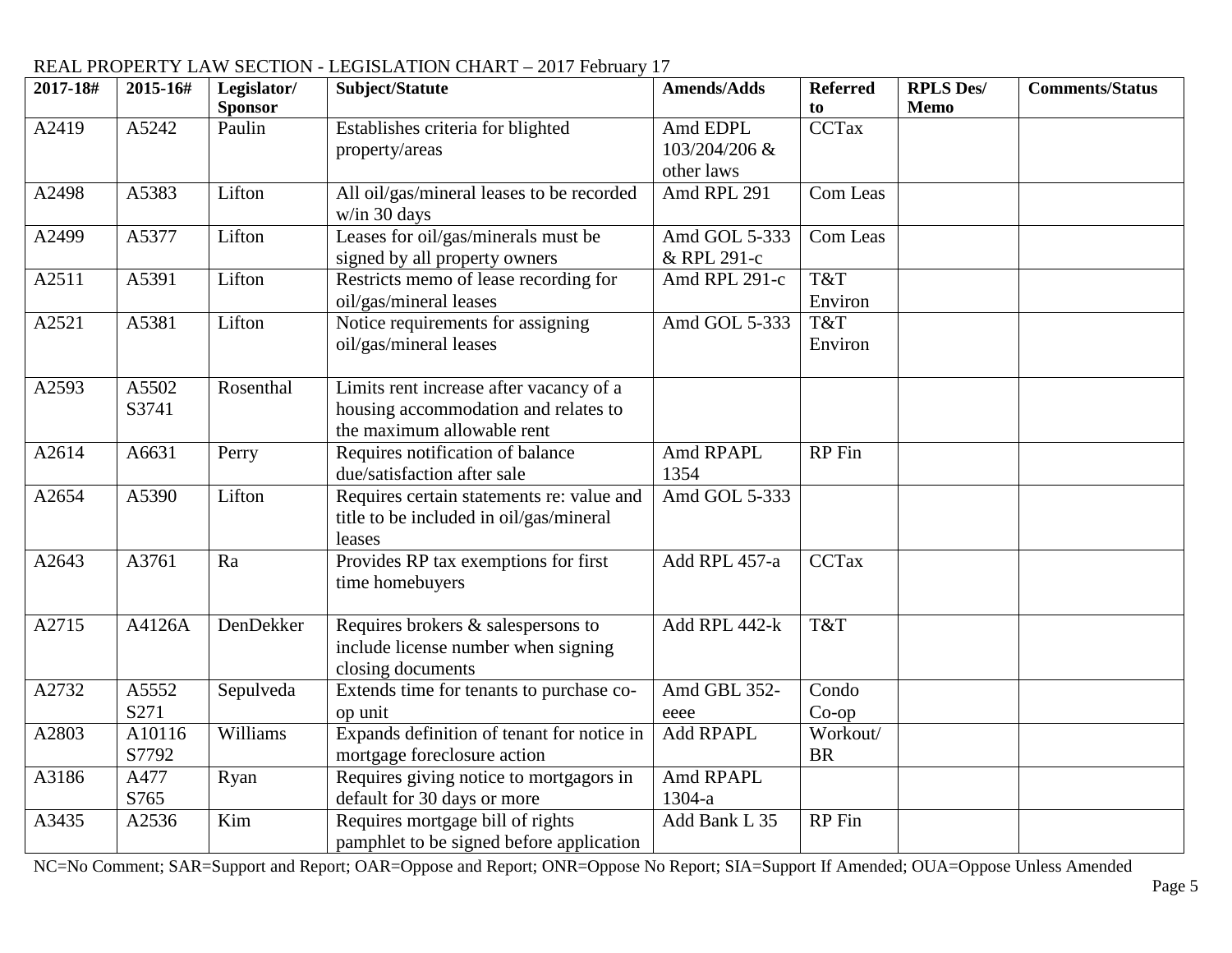| 2017-18# | 2015-16# | Legislator/    | Subject/Statute                        | <b>Amends/Adds</b> | <b>Referred</b> | <b>RPLS Des/</b> | <b>Comments/Status</b> |
|----------|----------|----------------|----------------------------------------|--------------------|-----------------|------------------|------------------------|
|          |          | <b>Sponsor</b> |                                        |                    | to.             | Memo             |                        |
| A3444    | A422     | Den Dekker     | Re: classifying condos/co-ops for      | Amd RPTL           | <b>CCTax</b>    |                  | See also A354          |
|          |          |                | assessment purposes                    | multiple sections  |                 |                  |                        |
| A3518    | A573     | Rosenthal      | Requires landlords to provide rental   | Add NYC Ad         | L&T             |                  |                        |
|          | S3585    |                | history on DHCR form upon the signing  | Cd 26-517.2        | Low Inc         |                  |                        |
|          |          |                | of vacancy lease                       |                    | Hous            |                  |                        |
| A3576    | A588     | Rosenthal      | Provides bankruptcy exemption for rent | Amd D&C L          | L&T             |                  |                        |
|          |          |                | regulated tenants                      | 282                |                 |                  |                        |

#### **NYS 2017-2018 Senate**

| 2017-18#         | 2015-16#          | Legislator/    | Subject/Statute                         | <b>Amends/Adds</b> | <b>Referred</b> | <b>RPLS Des/</b> | <b>Comments/Status</b> |
|------------------|-------------------|----------------|-----------------------------------------|--------------------|-----------------|------------------|------------------------|
|                  |                   | <b>Sponsor</b> |                                         |                    | to              | <b>Memo</b>      |                        |
|                  | A9698             |                | Relates to establishing the residential | Amd Tax 606        | T&T             |                  |                        |
| S <sub>14</sub>  | S7542             | Kaminsky       | real estate tax credit                  |                    |                 |                  |                        |
|                  | A7864             |                | Includes, aunts, uncles etc. for        | Amd. Pub Hous      | L&T             |                  |                        |
| S91              | S345              | Hoylman        | determining rights of family members in | L 14               |                 |                  |                        |
|                  |                   |                | public housing                          |                    |                 |                  |                        |
|                  |                   |                | Penalties for property owners for not   | Amd ETPA &         | L&T             |                  |                        |
| S <sub>105</sub> | S6757             | Hoylman        | filing rent registration statement      | NYC Ad Cd          |                 |                  |                        |
|                  |                   |                | Protects non-purchasing seniors from    | Amd Ch 555         | Condo           |                  | See also S2309         |
| S <sub>110</sub> | S3746             | Hoylman        | eviction per a condo/co-op conversion   | 1982 §10           | $Co$ -op        |                  |                        |
|                  | A9192             |                | Penalties for property owners for not   | Amd ETPA &         | L&T             |                  |                        |
| S <sub>122</sub> | S6454             | Hoylman        | filing rent registration statement      | NYC Ad Cd          |                 |                  |                        |
|                  | A5416             |                | Increases maximum income eligibility    | Amd RPTL 467       | <b>CCTax</b>    |                  | Passed S 2/24/16       |
| S237             | S <sub>1074</sub> | Golden         | for seniors tax exemption               |                    |                 |                  |                        |
|                  | A2536             |                | Requires mortgage lenders and brokers   | Add Bank 35        | RP Fin          |                  |                        |
| S334             | S2228             | Peralta        | to provide consumer with mortgage bill  |                    | PI              |                  |                        |
|                  |                   |                | of rights pamphlet which must be signed |                    |                 |                  |                        |
|                  |                   |                | by the consumer prior to mortgage       |                    |                 |                  |                        |
|                  |                   |                | application                             |                    |                 |                  |                        |
|                  |                   |                | Home Mortgage Bridge Loan Assistance    | Add PHFL           | RP Fin          |                  |                        |
| S433             | S2239             | Peralta        | Act                                     | 1250-56            |                 |                  |                        |
|                  |                   |                | Provides for obligations of parties in  | Add RPL 246-a      | T&T             |                  |                        |
| S551             | S3921             | Young          | land contracts                          |                    |                 |                  |                        |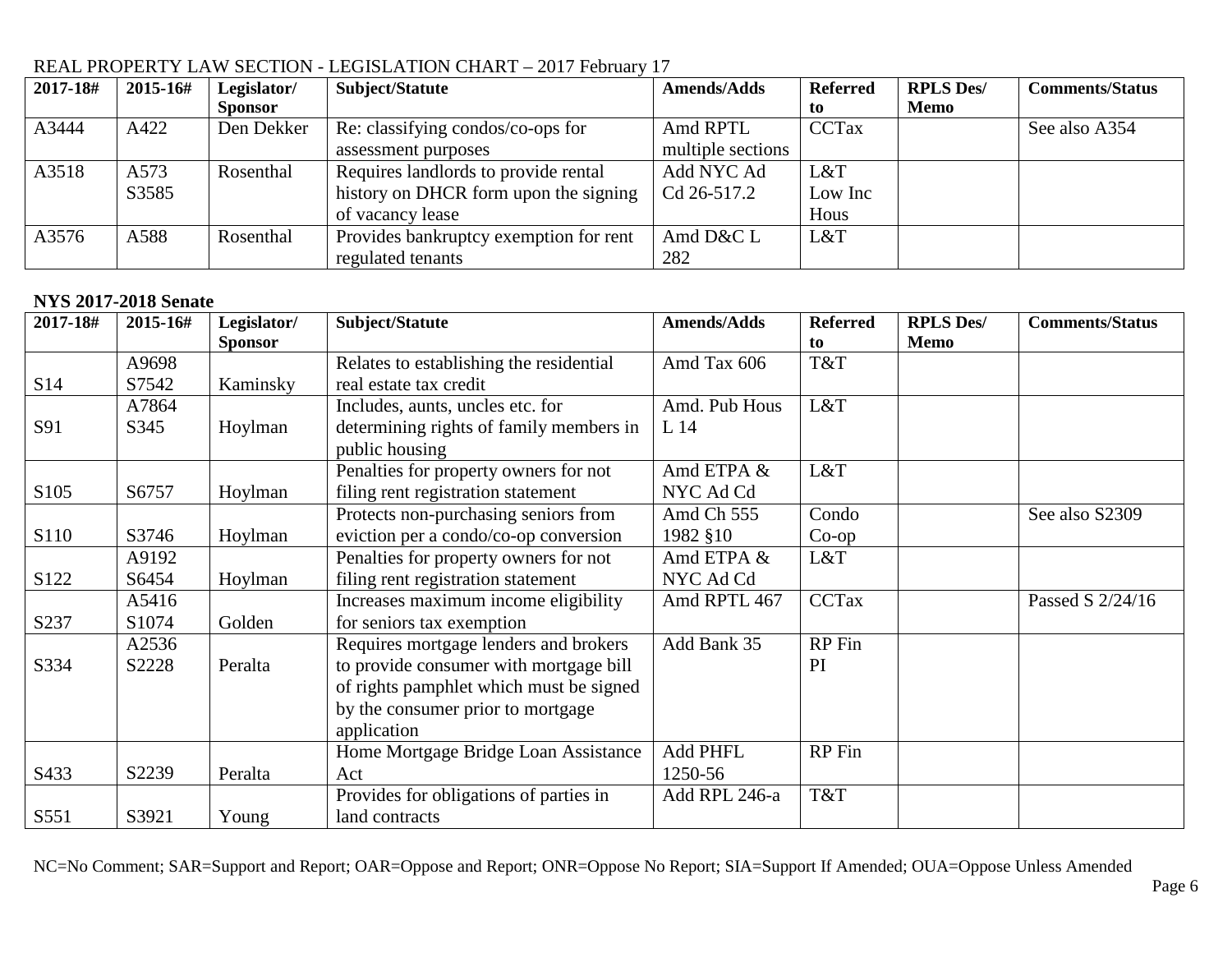#### REAL PROPERTY LAW SECTION - LEGISLATION CHART – 2017 February 17 **2017-18# 2015-16# Legislator/ Sponsor Subject/Statute Amends/Adds Referred to RPLS Des/ Memo Comments/Status** S637 A1426 S99 Boyle Provides for hearing officers for coop board/owner disputes Add Coop Corps 78, Amd Exec 63 Condo Co-op  $S767$   $S6883$  Stewart-Cousins Prohibits terminating tenancy without cause for seniors/persons with disabilities; Add RPL 228-a L&T S997 S1375 Bonacic Provides eviction stay for certain holdover tenants Amd RPAPL 753 L&T S<sub>1072</sub> S<sub>1425</sub> Rivera Provides for receiver in NYC foreclosures; Amd RPAPL 1325 RP Fin S1217 | S8213 | Rivera Allows tenants to decline amenities if rent will increase Add RPL 226-a L&T S1408 A4224 S893 Avella Creates separate assessment class for condos/co-ops Amd RPTL, RPL, NYC Ad Cd Condo Co-op, **CCTax** S1581 A6699 S1129 Avella Prohibits non-disclosure provision in hydraulic fracturing leases Add RPL 222-a S2027 A5693 S<sub>198</sub>A Squadron Requires residential property managers to be licensed by NYDOS Add RPL Art 12D S448 Condo Co-op L&T S2230 A6802 S1937 Parker Free legal services in certain resid. FC actions Add/Amd RPAPL & CountyL RP Fin S2309 | S3746 | Alcantara Protects non-purchasing seniors from eviction per a condo/co-op conversion Amd Ch 555 1982 §10 Condo Co-op See also S110 S2352 A3260 S2528 Parker Re: title company duty to set out illegal restrictive covenants in back title and record modification Add RPL 291-k  $\vert$  T&T  $\vert$  OAR RPLS #6 2/17/11 Memo #6 6/3/13  $S<sub>2365</sub>$   $S<sub>3609</sub>$  Alcantara Allows offset of heating repairs agst. rent after certain notice to landlord Amd MultDwell  $\mathbf{L}$ L&T  $S<sub>2443</sub>$  S4357 Hamilton Grants tenants relocation costs from foreclosure sale up to \$1500 Amd RPAPL 1354 RP Fin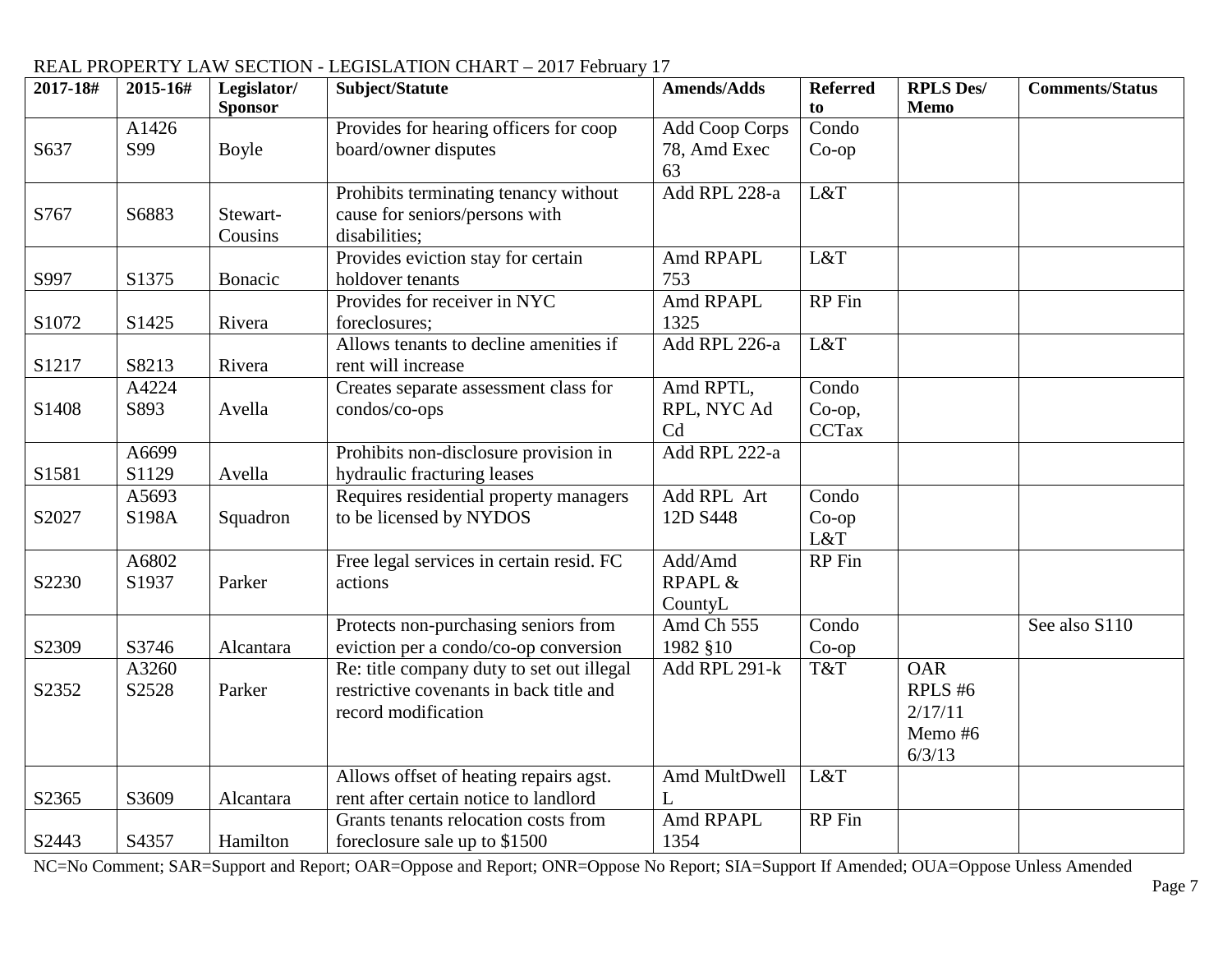#### **2017-18# 2015-16# Legislator/ Sponsor Subject/Statute Amends/Adds Referred to RPLS Des/ Memo Comments/Status** S2714 | S7836 | Comrie Prohibits LL from requiring animals to be de-clawed Add RPL  $235-h$   $L&T$ S2830 | S528 | Parker Disclose bedbug infestation for prior year to new tenant, incl. Co-ops and condos (N. A. to cities  $> 1M$ ) Add RPL 235-h L&T Condo Co-op S2840 A6749 S2786 Parker Records of eviction proceedings on foreclosed property to be sealed, with fines for non-compliance Add RPAPL 757 S2902 | S6980 | Ritchie Certain lease modification agreements to be recorded Amd RPL 291 cc T&T S3074 A3966 S1563 Parker Prohibits LL from charging app. fees > actual cost of credit check etc. Add RPL 220-a L&T See also S3321  $\sim$  S1178 Serrano Limits rent increase after vacancy Amd NYC Ad Cd L&T S3112 A6338 S1769 Parker Return sec. dep. w/in 30 days or provide written explanation Add Gen ObL 7- 104 L&T PI<br>L&T  $S3138$   $S590$  Squadron Requires written receipt for rent not paid by check Amd RPL  $235-e$ S3183 | S2800 | Krueger et al Revises eviction proceedings re: notice to prevent avoidable eviction Amd RPAPL multiple sections L&T S3187 | S2803 | Krueger LL to pay penalty for failed eviction based upon primary residency Amd NYC Ad Cd L&T S3191 S2844 Krueger Permits NYC tenants to offset hazardous conditions repair agst. rent Add MultDwell  $L.302-d$ L&T S3192 A3857 S2872 Krueger Makes warrant execution, not issuance, act which annuls relationship Amd RPAPL 749(3) L&T S3216 S3768 Sanders Requires single point of contact for mortgage modifications Add Bank L 96 e RP Fin S3311 | S2815 | Krueger Relates to allowable expenses for tenant security deposit accounts Amd GOL 7-103 L&T S3321 | S2852 | Krueger Prohibits LL from charging app. fees > actual cost of credit check etc. Add RPL 220-a See also S3074

## REAL PROPERTY LAW SECTION - LEGISLATION CHART – 2017 February 17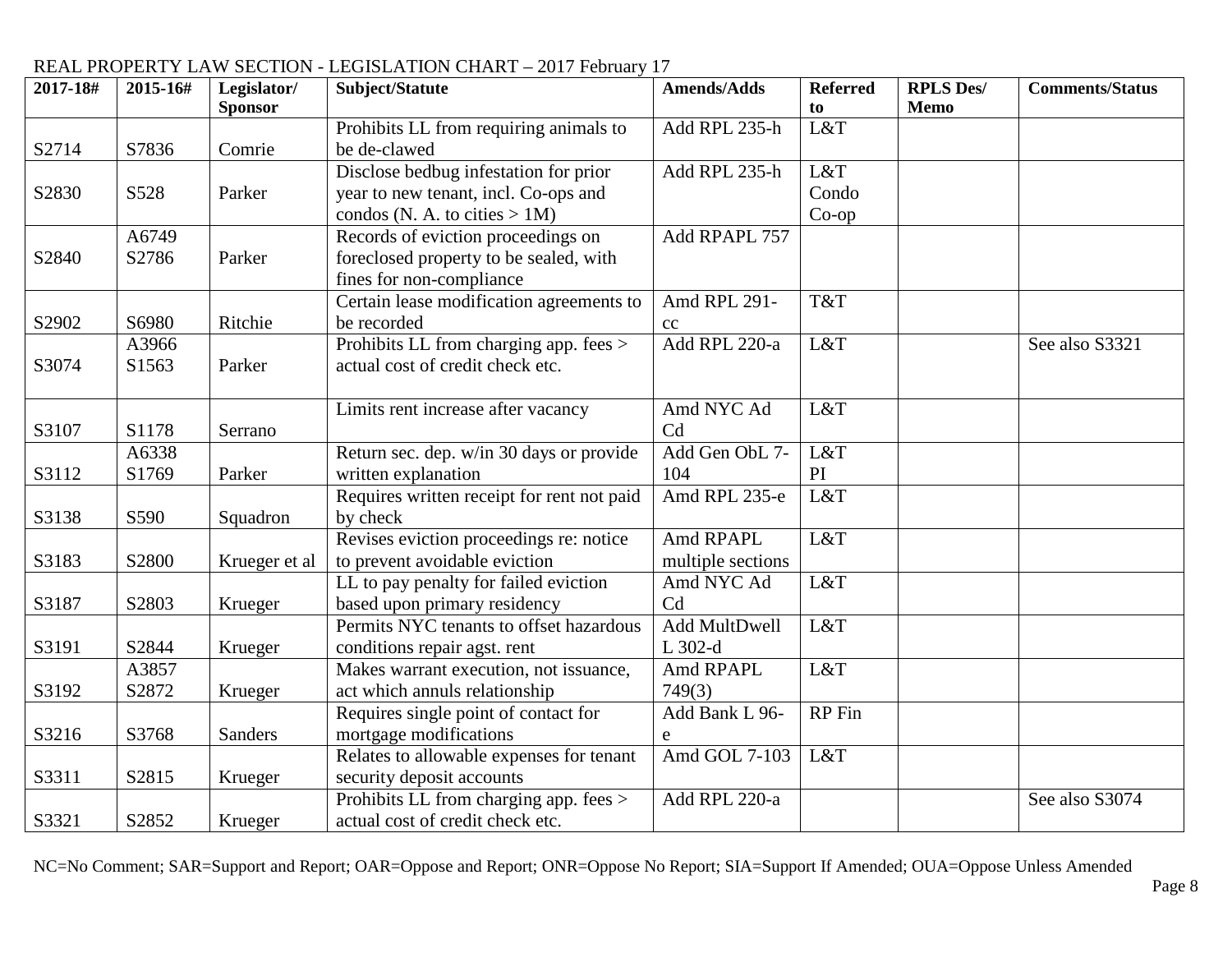| 2017-18# | 2015-16# | Legislator/    | Subject/Statute                           | <b>Amends/Adds</b> | <b>Referred</b> | <b>RPLS Des/</b> | <b>Comments/Status</b> |
|----------|----------|----------------|-------------------------------------------|--------------------|-----------------|------------------|------------------------|
|          |          | <b>Sponsor</b> |                                           |                    | to              | Memo             |                        |
|          |          |                | Allows withholding of rent if no heat;    |                    |                 |                  |                        |
| S3322    |          | Krueger        | Add RPL 235-k; Old Bill S2871             |                    |                 |                  |                        |
|          |          |                | Relates to publication fees and on line   | Amd LLC L          | RP Fin          |                  |                        |
| S3325    |          | Avella         | data base for LLCs                        | 206/209            | T&T             |                  |                        |
|          |          |                | Requires landlord to check sex offender   | Add MultDwell      | L&T             |                  |                        |
| S3339    |          | Bailey         | registry for new lease/sublease & notify  | $L$ 301-a          |                 |                  |                        |
|          |          |                | tenants w/ children                       |                    |                 |                  |                        |
|          |          |                | Authorizes eviction of tenant $< 62$ from | Amd NYC Ad         | L&T             |                  |                        |
| S3560    | S2283    | Little         | rent regulated premises for owner's       | C <sub>d</sub>     |                 |                  |                        |
|          |          |                | personal use                              |                    |                 |                  |                        |
|          |          |                | Allows stay of up to 3 mos. for warrant   | Add RPAPL 754      | L&T             |                  |                        |
| S3598    | S2755    | Parker         | of eviction and installment payments      |                    |                 |                  |                        |
|          |          |                | Plaintiff in FC must maintain property in | Amd RPAPL          | RP Fin          |                  |                        |
| S3640    | S1779    | Parker         | "good faith" (defined)                    | 1307               |                 |                  |                        |
|          | A604     |                | Requires a landlord to have clean hands   | Amd NYC Ad         |                 |                  |                        |
| S3646    | S593     | Parker         | in action for rent or eviction in certain | C <sub>d</sub>     |                 |                  |                        |
|          |          |                | cases, e.g., rent controlled units        |                    |                 |                  |                        |
|          |          |                | Creates "tenant rights act" re            | Add to RPL &       | L&T             |                  |                        |
| S3714    | S2854    | Krueger        | tenant/landlord requirements              | others             |                 |                  |                        |

#### **NYS 2015-2016 Assembly and Senate**

| 2015-16#      | $2013 - 14#$ | Legislator/<br><b>Sponsor</b> | Subject/Statute                           | <b>Amends/Adds</b> | <b>Referred</b><br>to | <b>RPLS Des/</b><br>Memo | <b>Comments/Status</b> |
|---------------|--------------|-------------------------------|-------------------------------------------|--------------------|-----------------------|--------------------------|------------------------|
| Part N of     |              | Governor                      | Changes service of process on $&$ by      | Amend RPL          | Condo                 |                          | Negotiated out of      |
| <b>Budget</b> |              |                               | Dept. of State                            | $339 - s$          | $Co$ -op              |                          | final budget bill      |
| Bill (beg.    |              |                               |                                           |                    |                       |                          |                        |
| on pg.        |              |                               |                                           |                    |                       |                          |                        |
| 112)          |              |                               |                                           |                    |                       |                          |                        |
| A87           |              | Dinowitz                      | Requires limited profit housing company   | Amd. Priv          |                       |                          |                        |
| S586          |              | Squadron                      | to show maintenance of essential          | HousFinL $12 \&$   |                       |                          |                        |
|               |              |                               | services before approval of rent increase | 31                 |                       |                          |                        |
| A99           |              | Thiele                        | Regarding underground utility districts   | Amd TownL          |                       |                          | Chap 389 of 2016       |
| S321          |              | LaValle                       |                                           |                    |                       |                          |                        |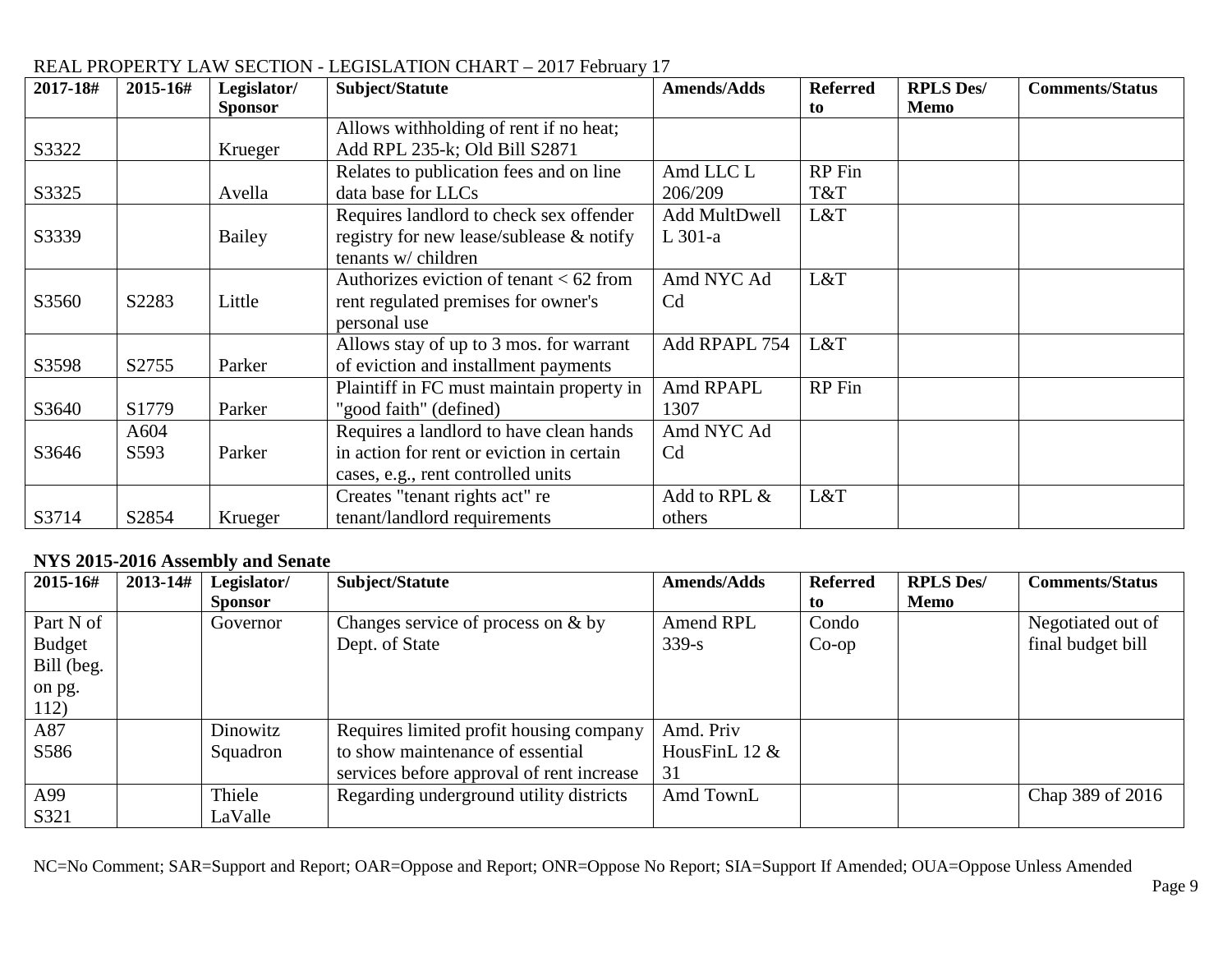| 2015-16# | 2013-14# | Legislator/    | Subject/Statute                            | <b>Amends/Adds</b> | <b>Referred</b> | <b>RPLS Des/</b> | <b>Comments/Status</b> |
|----------|----------|----------------|--------------------------------------------|--------------------|-----------------|------------------|------------------------|
|          |          | <b>Sponsor</b> |                                            |                    | to              | <b>Memo</b>      |                        |
| A155     |          | Thiele         | Financial institutions to notify assessor  | Amd RPTL 425       | RP Fin          |                  | Passed S 6/8/15        |
| S326     |          | LaValle        | re: taking possession of STAR              |                    | <b>CCTax</b>    |                  |                        |
|          |          |                | exemption property                         |                    |                 |                  |                        |
| A163     | A1082    | Weinstein      | No recording assignment of mtge. w/o       | Add S 291k to      | T&T             | <b>OAR: RPLS</b> |                        |
| S1278    | S44      | Peralta        | mtge. ownership doc.                       | <b>RPL</b>         | RP Fin          | #1A 3/8/12       |                        |
|          |          |                |                                            |                    |                 | Memo #2          |                        |
|          |          |                |                                            |                    |                 | 5/7/13           |                        |
| A167     |          | Thiele         | Property tax exemption for certain         | Amd RPTL 458c      | <b>CCTax</b>    |                  |                        |
| S369     |          | LaValle        | agricultural lands                         |                    |                 |                  |                        |
| A204     |          | Rosenthal      | Establishes the residential open green     | Add RPT L 499-     |                 |                  |                        |
| S1469    |          | Golden         | space tax abatement for certain            | aaaaa-ggggg        |                 |                  |                        |
|          |          |                | properties in NYC                          |                    |                 |                  |                        |
| A231     | A692     | Rosenthal      | Establish tax credit for personal prop     | Amd Tax 606        | T&T, RE         |                  |                        |
| S3041    | S511     | Espaillat      | replacement as a result of bedbug          |                    | Tax             |                  |                        |
|          |          |                | infestation                                |                    |                 |                  |                        |
| A262     | A858     | Weinstein      | Relates to tenant security deposit         | Amd GenOb L        | L&T             |                  |                        |
| S2815    |          | Krueger        | accounts and administrative expenses to    | $7 - 103$          |                 |                  |                        |
|          |          |                | which a person may be entitled             |                    |                 |                  |                        |
| A275     |          | Thiele         | Provides for certification and training of |                    |                 |                  |                        |
| S504     |          | Lavelle        | persons employed in the manufacture,       |                    |                 |                  |                        |
|          |          |                | sale, installation and repair of modular   |                    |                 |                  |                        |
|          |          |                | homes                                      |                    |                 |                  |                        |
| A313     | A360     | Dinowitz       | Relates to voting rights in cooperative    | Amd GenBusL        | Condo           |                  |                        |
| S1252    | S54      | Peralta        | apartments                                 | 352-ee/eee/eeee    | $Co$ -op        |                  |                        |
| A331     |          | Rosenthal      | Establishes causes of action for           | Amd Penal and      |                 |                  |                        |
| S3841    |          | Espaillat      | harassment of rent regulated tenants       | <b>St Fin Laws</b> |                 |                  |                        |
|          |          |                | under penal code                           |                    |                 |                  |                        |
| A335     | A7027    | Ryan           | Require plaintiff in mortgage foreclosure  | Amd RPAPL          | Finance         |                  |                        |
| S1779    | S4055    | Parker         | action to maintain property in good faith  | 1307               |                 |                  |                        |
|          |          |                |                                            |                    |                 |                  |                        |
| A397     |          | Thiele         | Relates to manufactured homes              |                    |                 |                  |                        |
| S520     |          | Lavalle        | certificate of title and the conveyance    |                    |                 |                  |                        |
|          |          |                | and encumbrance of the same                |                    |                 |                  |                        |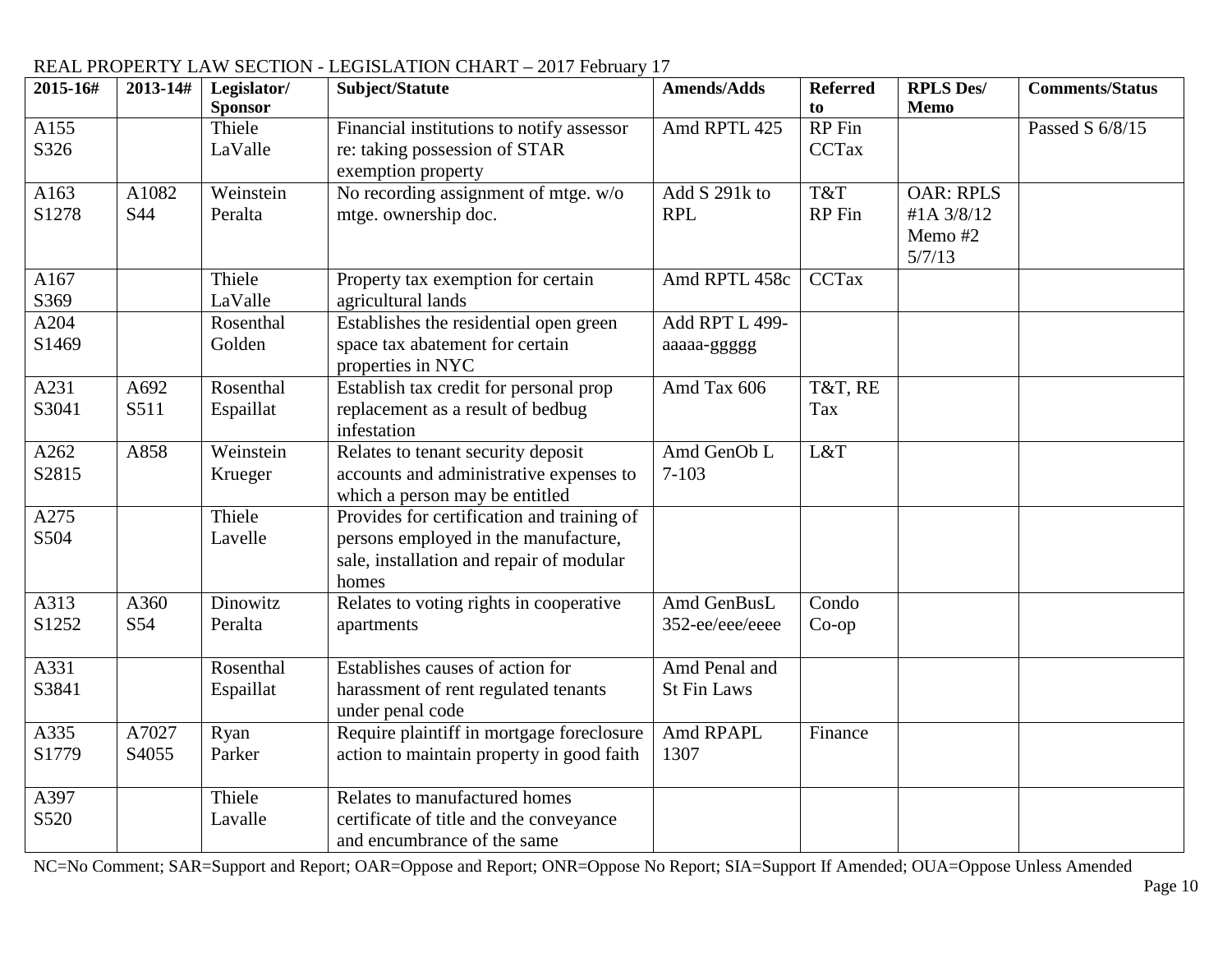| 2015-16#           | 2013-14# | Legislator/    | Subject/Statute                            | <b>Amends/Adds</b> | <b>Referred</b> | <b>RPLS Des/</b> | <b>Comments/Status</b> |
|--------------------|----------|----------------|--------------------------------------------|--------------------|-----------------|------------------|------------------------|
|                    |          | <b>Sponsor</b> |                                            |                    | to              | Memo             |                        |
| A407               |          | Dinowitz       | Relates to notice and filing of            | Amd RPTL 467       |                 |                  |                        |
| S471               |          | Diaz           | application for a real estate tax          |                    |                 |                  |                        |
|                    |          |                | exemption for senior citizens              |                    |                 |                  |                        |
| A563               |          | Rosenthal      | Provides for continuation of senior        | Amd NYC Ad         |                 |                  |                        |
| S529               |          | Parker         | citizen rent increase exemption            | Cd.                |                 |                  |                        |
| A643               |          | Rosenthal      | Establishes regional technology            | Add EcDevL         |                 |                  |                        |
| S538               |          | Gallivan       | development centers                        | 361                |                 |                  |                        |
| A837               |          | Pretlow        | Fines co-op for failure to credit tenant   | Amd RPTL 425       | Condo           |                  |                        |
| S2746              |          | Hoylman        | with STAR exemption                        |                    | $Co$ -op        |                  |                        |
| A1067              | A6583    | Rosenthal      | Tenant assoc. to have first option to      | Add PHFL 2A S      | RP Fin          |                  |                        |
| S2779              | S3155    | Krueger        | purchase housing unit                      | 38                 | Low Inc         |                  |                        |
|                    |          |                |                                            |                    | Hous            |                  |                        |
| A1120              | A2556    | Lavine         | 45 days to act on condo & co-op            | Add RPL 360-       | Condo           | <b>OAR: RPLS</b> | See also A6395         |
| S5644              |          | Hannon         | purchase offer                             | 364                | $Co$ -op        | #2 3/11/11       | Passed S 6/14/16       |
|                    |          |                |                                            |                    |                 | Memo #3          |                        |
|                    |          |                |                                            |                    |                 | 6/3/13           |                        |
| A1152              |          | Dinowitz       | Increases monetary requirement to          | Amd GOL 5-701      |                 |                  | Passed A 3/9/15        |
| S3135              |          | Martins        | \$250K for plain language in consumer      |                    |                 |                  | Passed A 1/21/16       |
|                    |          |                | contracts                                  |                    |                 |                  |                        |
| A1170              | A2779    | Lavine         | Presumption of dismissal of residential    | Amd Jud 212,       | RP Fin          | A2779            |                        |
| S <sub>46</sub> 36 | S1478    | Kreuger        | mortgage foreclosure actions for           | <b>CPLR 3408</b>   |                 | S1478            |                        |
|                    |          |                | repeated plaintiff non-appearance or       |                    |                 |                  |                        |
|                    |          |                | failure to meet readiness deadlines        |                    |                 |                  |                        |
| A1226              | A9276    | <b>Titus</b>   | Prohibit mortgagee from refusing to        | Add RPL 254-e      | RP Fin          |                  |                        |
| S233               | S317     | Diaz           | accept partial mortgage payments           |                    |                 |                  |                        |
| A1760              |          | Magee          | Limits liability of land owners to certain | Add Art 11/Sect.   |                 |                  |                        |
| S5015              |          | Seaward        | trespassers                                | 350 to RPL         |                 |                  |                        |
| A1763A             | A2817    | Wright         | Requires Landlords to give access to       | Add NYC Ad         | L&T             |                  |                        |
| S1721              |          | Parker         | engineer or architect hired to inspect     | Cd                 |                 |                  |                        |
|                    |          |                | major capital improvements                 |                    |                 |                  |                        |
| A1787B             | A8233B   | Wright(MS)     | Requires licensing of all persons          | Add Labor Law      |                 |                  |                        |
| S1945B             |          | Bonacic        | involved in operation, repair and          |                    |                 |                  |                        |
|                    |          |                | inspection of elevators                    |                    |                 |                  |                        |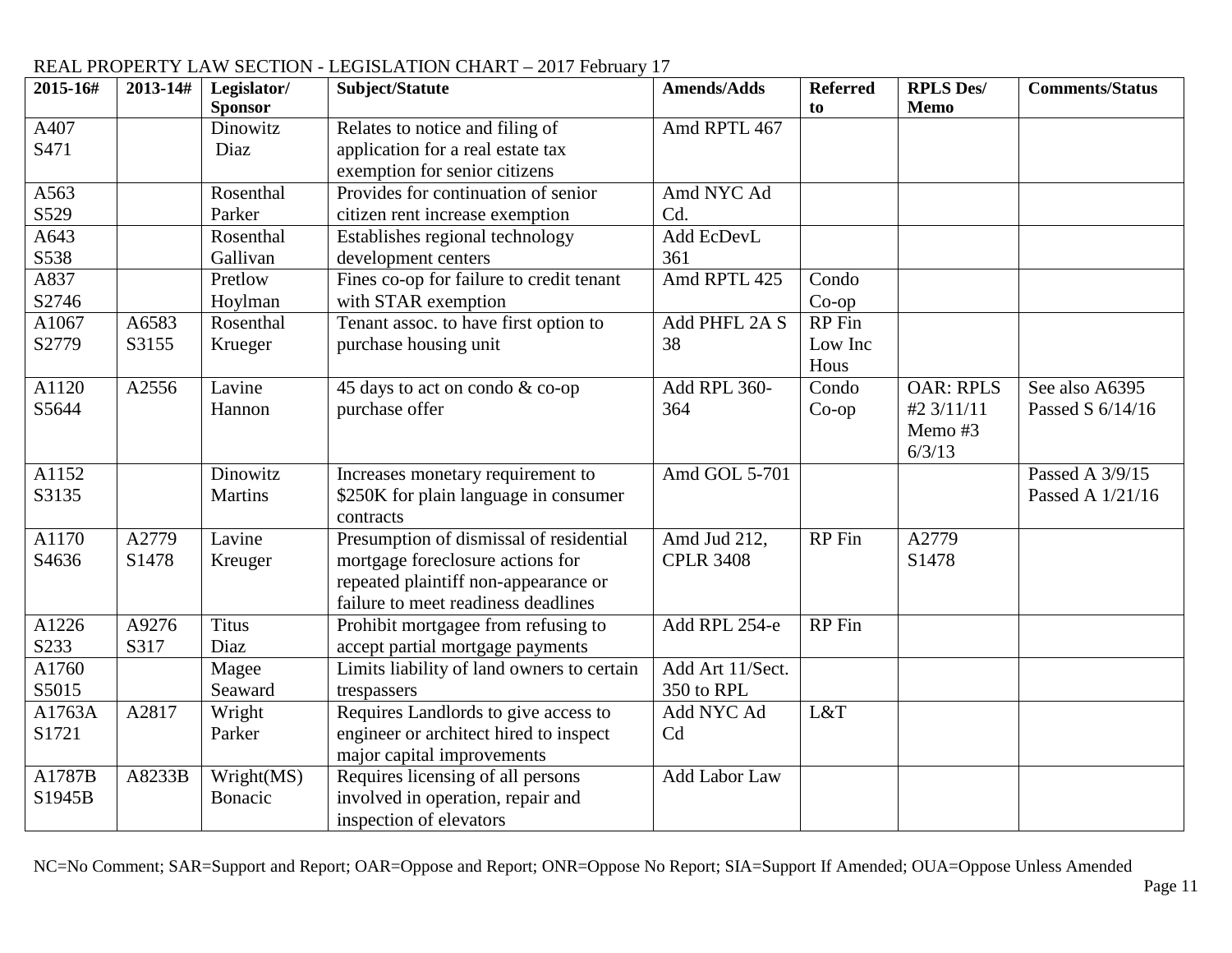| 2015-16# | 2013-14# | Legislator/    | Subject/Statute                           | <b>Amends/Adds</b> | <b>Referred</b> | <b>RPLS Des/</b> | <b>Comments/Status</b> |
|----------|----------|----------------|-------------------------------------------|--------------------|-----------------|------------------|------------------------|
|          |          | <b>Sponsor</b> |                                           |                    | to              | <b>Memo</b>      |                        |
| A1816    |          | Weprin         | Co-op property to be class one property   | Amd RPTL           | CCTax,          |                  |                        |
| S2846    |          | Lanza          | for assessment                            | 1802               | Condo           |                  |                        |
|          |          |                |                                           |                    | $Co$ -op        |                  |                        |
| A1849    | A3479    | Gunther        | Residential buildings eligible for green  | Add TaxL 19        | Green           |                  |                        |
| S1168    | S1624    | Parker         | tax credit                                |                    |                 |                  |                        |
| A1855    | A34      | Farrell        | Creates the office of the cooperative and | Exec, Tax, State   | Condo           | <b>OAR: RPLS</b> |                        |
| S2832    | S3152    | Krueger        | condominium ombudsman, authorizes         | Finance            | $Co$ -op        | #13 5/5/11       |                        |
|          |          |                | the residential unit fee                  |                    |                 | Memo #11         |                        |
|          |          |                |                                           |                    |                 | 6/3/13           |                        |
| A1856    |          | Farrell        | Limits mtgee. share of appreciation on    | Add RPL 280        | RP Fin          |                  |                        |
| S864     |          | <b>Martins</b> | reverse mtge.                             |                    | PI              |                  |                        |
| A1865A   |          | Rosenthal      | Makes conforming technical changes to     | Amd Multiple       | Low Inc         |                  |                        |
| S4474    |          | Stewart-       | the NYC Administrative Code and the       | Laws & NYC         | Hous            |                  |                        |
|          |          | Cousins        | emergency tenant protection act relating  | Ad Cd              |                 |                  |                        |
|          |          |                | to vacancy de-control; repealer           |                    |                 |                  |                        |
| A1880    |          | Mayer          | Caps rent increase for major capital      | Add ETPA           | L&T             |                  |                        |
| S3588A   | S7674    | Espaillat      | improvements at 6%                        |                    |                 |                  |                        |
| A2008    |          | Mayer          | Imposes an occupancy tax in the City of   | Add TaxL 1202-     |                 |                  | Chap 62 of 2015        |
| S549     |          | Latimer        | Yonkers                                   | $\mathbf{X}$       |                 |                  |                        |
| A2148    |          | Dinowitz       | Establishes procedure when condo or co-   | Amd GenBusL        | Condo           |                  |                        |
| S3593    |          | Espaillat      | op conversion suspends sales in building  | 352-eeee           | $Co$ -op        |                  |                        |
| A2422    |          | Englebright    | Authorizes cities, towns and villages to  | Amd.               |                 |                  |                        |
| S567     |          | Latimer        | establish mixed-use age integrated        | Gen/City/Town/     |                 |                  |                        |
|          |          |                | communities, offer incentives to          | Village laws       |                 |                  |                        |
|          |          |                | developers, and a tax exemption for such  |                    |                 |                  |                        |
|          |          |                | property                                  |                    |                 |                  |                        |
| A2635    |          | Thiele         | Provides property tax exemption for       | Add RPTL 458c      | <b>CCTax</b>    |                  |                        |
| S534     |          | Gallivan       | properties owned by persons called to     |                    |                 |                  |                        |
|          |          |                | active duty and reservists                |                    |                 |                  |                        |
| A3186    |          | Fitzpatrick    | Establishes home equity protection        | Amd Pub            | RP Fin          |                  |                        |
| S2274    |          | Young          | insurance program                         | AuthL2404/add      |                 |                  |                        |
|          |          |                |                                           | 2405f              |                 |                  |                        |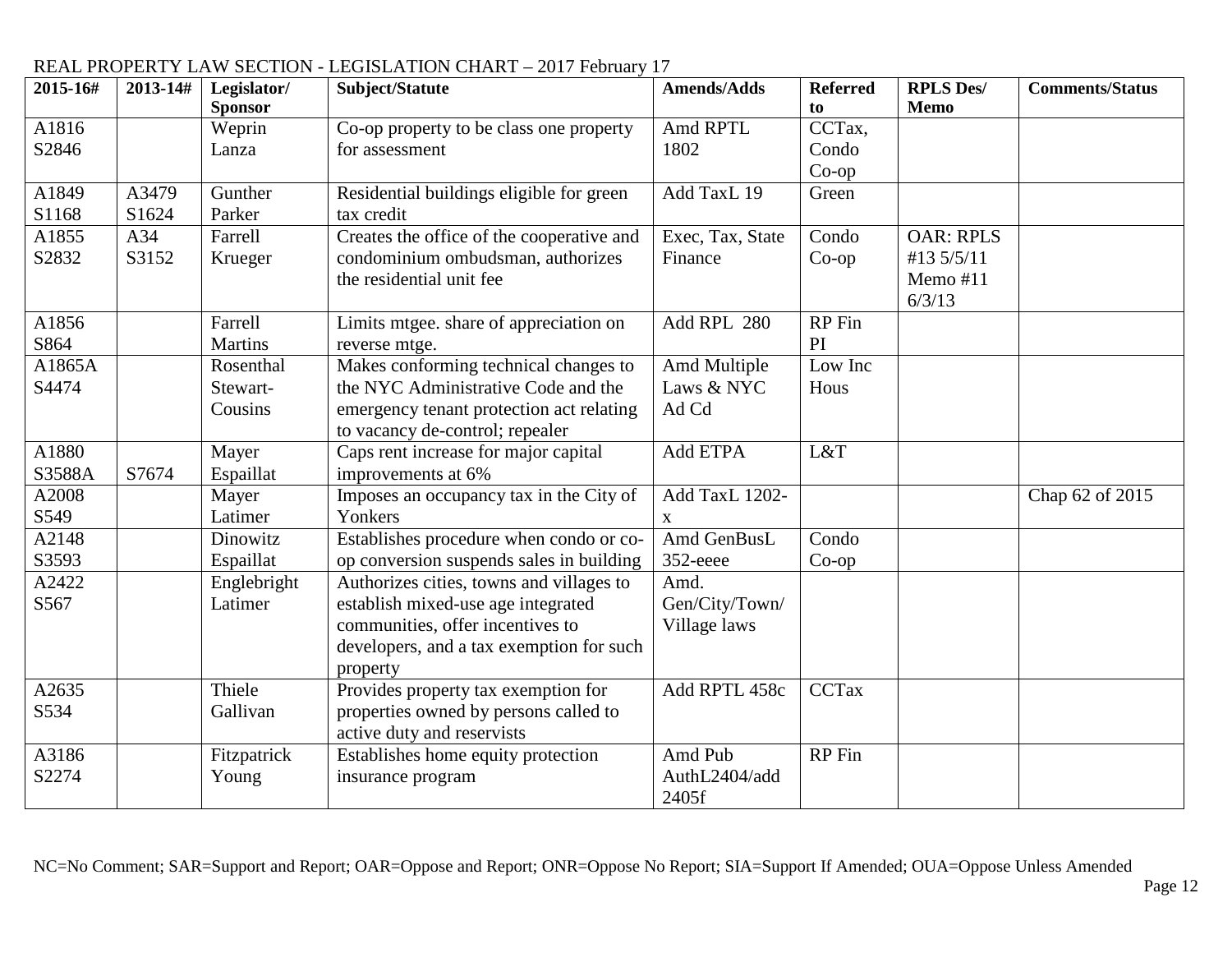| 2015-16# | 2013-14#        | Legislator/    | Subject/Statute                            | <b>Amends/Adds</b> | <b>Referred</b> | <b>RPLS Des/</b> | <b>Comments/Status</b> |
|----------|-----------------|----------------|--------------------------------------------|--------------------|-----------------|------------------|------------------------|
|          |                 | <b>Sponsor</b> |                                            |                    | to              | <b>Memo</b>      |                        |
| A3491    | A2731           | Wright         | Permits court to order rent abatement in   | Add RPAPL 757      | L&T:            | <b>OAR: RPLS</b> |                        |
| S3089    | S <sub>26</sub> | Espaillat      | actions to recover rent where court finds  |                    | Com Leas        | #3 3/11/11       |                        |
|          |                 |                | constructive eviction                      |                    |                 | Memo #4          |                        |
|          |                 |                |                                            |                    |                 | 5/17/13          |                        |
| A4040A   | A3722           | Robinson       | Requires notice to adjoining owners of     | Amd NYC Ad         | Const           |                  | Passed A 6/15/16       |
| S2814A   |                 | Montgomery     | construction, excavation or demolition     | Cd.                |                 |                  |                        |
| A4314    |                 | <b>Brennan</b> | Exempts low income housing from local      | Add RPTL           | CC Tax          |                  |                        |
| S7856    |                 | Avella         | real property tax in NYC                   |                    |                 |                  |                        |
| A4555    |                 | Clark          | Authorizes stay and partial payments in    | Add RPAPL 754      | L&T             |                  | Also same as           |
| S2755    |                 | Parker         | proceeding to recover possession           |                    |                 |                  | A9986                  |
| A4557    |                 | Clark          | Limits mortgage servicers re: force        | Add BankL 595-     | RP Fin          |                  |                        |
| S2358    |                 | Seward         | placed insurance                           | d                  |                 |                  |                        |
| A4842    |                 | Kearns         | Requires notice to municipality from       | Amd RPAPL          | <b>RP</b> Fin   |                  |                        |
| S6256    |                 | Ortt           | plaintiff in FC action with contact for    | 1307               |                 |                  |                        |
|          |                 |                | property maintenance                       |                    |                 |                  |                        |
| A4949    | A7155           | O'Donnell      | Allows action for violation of SEQR        | Amd En ConL        |                 |                  |                        |
| S885     | S675            | Avella         | even if injury does not affect general     | 8-0119             |                 |                  |                        |
|          |                 |                | public                                     |                    |                 |                  |                        |
| A5347    |                 | Cusick         | Include school taxes in veterans tax       | Amd RPTL 458       | <b>CCTax</b>    |                  | Passed S 5/24/16       |
| S2245    |                 | Carlucci       | exemption                                  |                    |                 |                  |                        |
| A5457    |                 | Rosenthal      | Counties $&$ cities to provide legal       | CountyL            |                 |                  |                        |
| S2061    |                 | Espaillat      | representation in evictions and            |                    |                 |                  |                        |
|          |                 |                | foreclosures                               |                    |                 |                  |                        |
| A5484    | A682            | Galef          | Allow municipalities to value new coop     | Amd RPTL 581,      | Condo           |                  |                        |
| S618     | S1000           | Little         | & condo units as they would r.p.           | <b>RPL 339-y</b>   | $Co$ -op        |                  |                        |
| A5566    | A2181           | Kavanagh       | Alternative hardship applications for rent | Amd NYC Ad         | L&T             |                  |                        |
| S1783    | S513            | Espaillat      | stabilized properties                      | Cd, ETPA           |                 |                  |                        |
| A5567    | A7343           | Kavanagh       | Limits rent increases after vacancy        | Amd NYC Ad         | L&T             |                  | Passed A 6/9/16        |
| S951     | S1040           | Serrano        |                                            | Cd, RTPA,          |                 |                  |                        |
|          |                 |                |                                            | <b>EHRC</b>        |                 |                  |                        |
| A5585    | A2187           | Kavanagh       | Allow rent reduction based on reduction    | Amd NYC Ad         | L&T             |                  |                        |
| S4164    | S494            | Stavisky       | in services to be retroactive.             | Cd 26-514          |                 |                  |                        |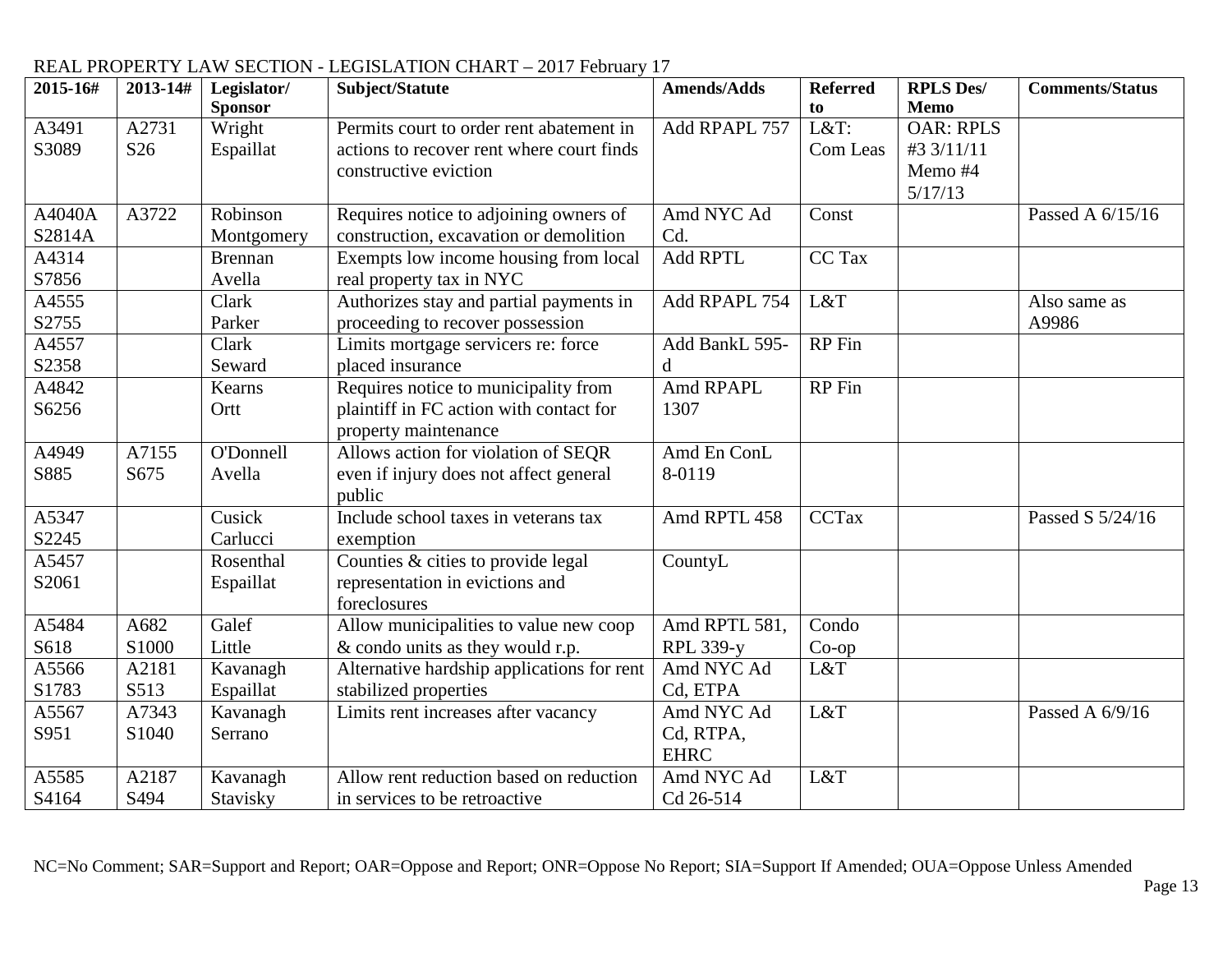#### **2015-16# 2013-14# Legislator/ Sponsor Subject/Statute Amends/Adds Referred to RPLS Des/ Memo Comments/Status** A5592 S3497 Kavanagh Stavisky Prohibits the discontinuance of utility service to multiple dwellings for nonpayment of rent Amd Pub Serv Law A5594 S3036 Sepulveda Espaillat Prohibits landlords from collecting admin expenses and gives tenant all interest on security deposit Amd GOL 7-103 L&T A5733 S2871 A251 S3168 Kavanagh Krueger Grants tenant right to withhold rent for failure of landlord to provide heat Add RPL 235-h L&T A5802 S1087 Kavanagh Parker Grants private citizens broad authorization to commence civil judicial actions under certain titles of the environmental conservation law Add to EnConL A5860 S1285 Ortiz Montgomery Landlord to provide receipt for paid rent, with rent reduction if not done Amd RPL  $235-e$  L&T A6011 S605 A6392 S2939 Galef Hannon Grant r.p. tax exemption, at local option, to nonprofits that purchase r.p. after taxable status date Amd RPTL 420 a, 420-b Nonprofit Passed S 6/9/15 Passed S 5/4/16 A6041 S3239A Brook-Krasny Golden Penal Law – relates to failure to obtain a certificate of occupancy or alteration permit for a multiple dwelling. Add to Penal Law L&T  $\qquad$  Passed S 6/15/16 A6054 S4423 Kavanagh Krueger Relates to major capital improvement rent increases and extending the time over which major capital improvement expenses may be recovered. Amd. NYC Code & Rent Control Law Low Inc **Hous** Passed A 6/17/16 A6549 S265 A162 S315 Crespo Diaz Requires lenders, assignees and mortgage loan servicers to submit affidavit prior to commencing foreclosure Add RPAPL 1304-a RP Fin PI A6618 S3990 Walker Parker Relates to willful neglect of real property prevention Add NYC Chart 1896 A6752 S555 Bichotte Parker Recovery of economic development awards when recipient leaves state Amd EcDevL 100 A6854A S255 Crespo Diaz Gift for preserving religions landmarks  $\begin{array}{|c|c|c|}\n\hline\n\end{array}$  Add Tax  $\begin{array}{|c|c|c|c|}\n\hline\n\end{array}$  Environ

#### REAL PROPERTY LAW SECTION - LEGISLATION CHART – 2017 February 17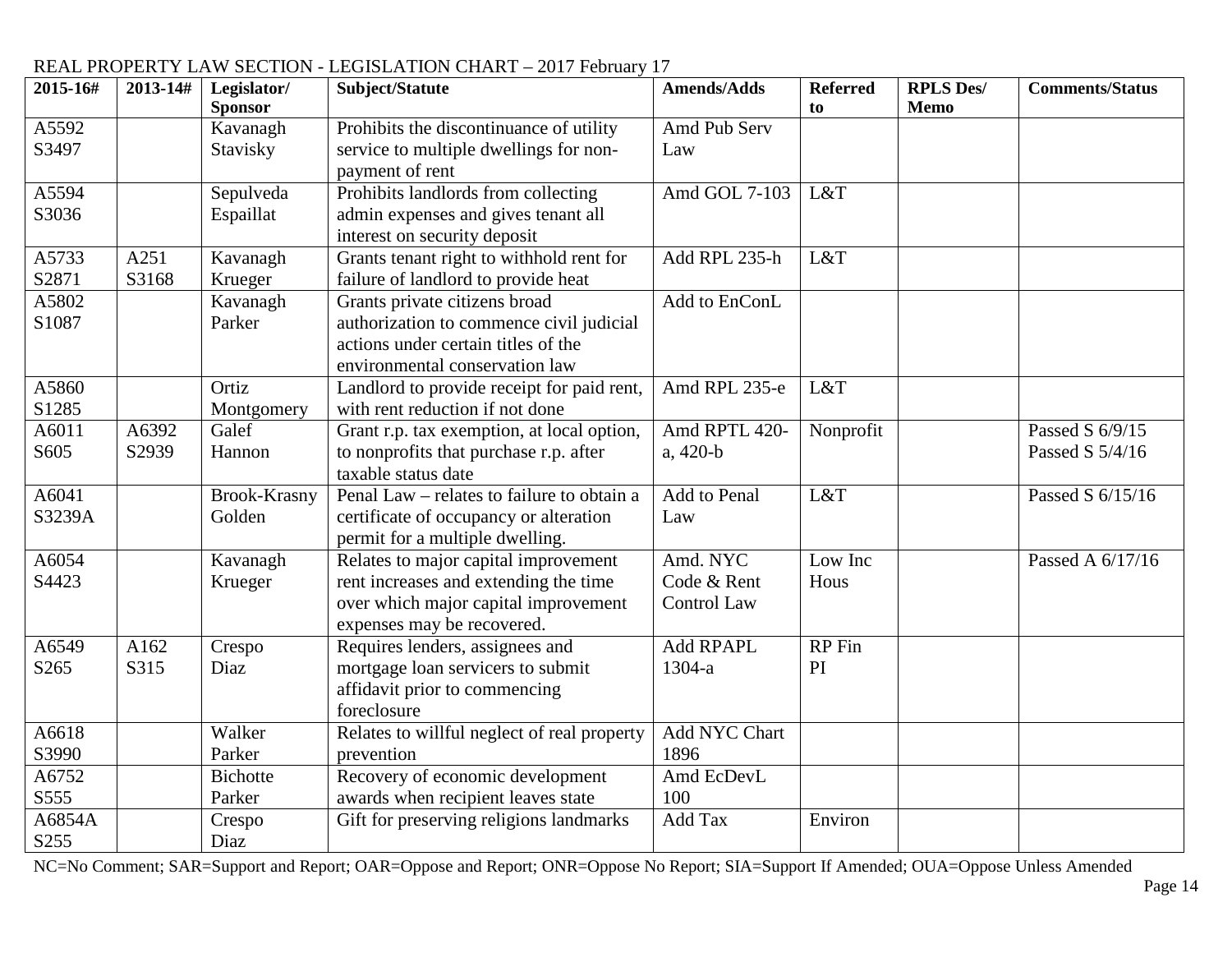| 2015-16# | 2013-14# | Legislator/     | Subject/Statute                          | <b>Amends/Adds</b>   | <b>Referred</b> | <b>RPLS Des/</b> | <b>Comments/Status</b> |
|----------|----------|-----------------|------------------------------------------|----------------------|-----------------|------------------|------------------------|
|          |          | <b>Sponsor</b>  |                                          |                      | to              | <b>Memo</b>      |                        |
| A6878    |          | Galef           | Relates to barring HOA from restricting  | Add RPL 339-11       | Condo           |                  |                        |
| S7679    |          | Marcellino      | solar power systems                      | [Art 9-C 342]        | $Co$ -op        |                  |                        |
|          |          |                 |                                          |                      | Environ         |                  |                        |
| A6932    |          | Weinstein       | Mortgagee to maintain property with      | Amd/add              | RP Fin          |                  | Passed A 5/24/16       |
| S4781    |          | Klein           | delinquent mortgage                      | <b>RPAPL 1307-08</b> |                 |                  | Comment - AG's<br>Bill |
| A7078A   | A7193A   | Thiele          | Relates to sales tax on title searches   | Add Tax              | T&T             |                  |                        |
| S296B    | S3669A   | <b>Martins</b>  |                                          |                      |                 |                  |                        |
| A7239    |          | <b>Brabenee</b> | To better define organizational purposes | Amd RPTL 420-        | CCTax           |                  |                        |
| S1679    |          | Bonacic         | and property uses to qualify for non-    | a                    |                 |                  |                        |
|          |          |                 | profit tax exemption                     |                      |                 |                  |                        |
| A7408    |          | <b>Blake</b>    | Requires LL to check sex offender        | <b>Add MultDwell</b> | L&T             |                  |                        |
| S2035    |          | Hassell-        | list/notify tenants                      | L 301-a              |                 |                  |                        |
|          |          | Thompson        |                                          |                      |                 |                  |                        |
| A7487    |          | Cusick          | Requires C of O for certain 1-2 family   | Amd Gen CityL        |                 |                  | Chap 532 of 2015.      |
| S3472    |          | Lanza           | homes on unmapped streets in NYC         | 36                   |                 |                  | See also A             |
|          |          |                 |                                          |                      |                 |                  | 9161/S6388 (Ch.        |
|          |          |                 |                                          |                      |                 |                  | 177 of 2016)           |
| A7571    | A8783    | Thiele          | Provides for lien for unpaid water       | Add Pub Auth L       | T&T             |                  | Passed A 6/16/16       |
| S4909    |          | Croci           | authority bills in Suffolk County        | 1078-f               |                 |                  | Passed S 6/15/16       |
|          |          |                 | (statewide precedent)                    |                      |                 |                  | Comments from          |
|          |          |                 |                                          |                      |                 |                  | Onondaga County        |
|          |          |                 |                                          |                      |                 |                  | Bar provided to        |
|          |          |                 |                                          |                      |                 |                  | legislative sponsor    |
|          |          |                 |                                          |                      |                 |                  | Passed A 6/9/14        |
| A7931A   |          | Weprin          | Relates to designating Queens as a cease | Add RPL              | Environ         |                  |                        |
| S1379A   |          | Avella          | and desist zone and extending non-       |                      |                 |                  |                        |
|          |          |                 | solicitation orders to 5 year periods    |                      |                 |                  |                        |
| A7970A   |          | <b>Brindisi</b> | Relates to brownfield opportunity area   | Add GenMunL          | Environ         |                  | Passed S 5/5/16        |
| S5143A   |          | Avella          | program                                  |                      |                 |                  |                        |
| A8095A   |          | Benedetto       | Tax rebates in NYC for owner-occupied    | <b>Add RPTL</b>      | CC Tax          |                  |                        |
| S5673-A  |          | Klein           | residential property                     |                      |                 |                  |                        |
| A8112    |          | Robinson        | Disclosures re refinancing of existing   | Amd Bank 595-a       | RP Fin          |                  |                        |
| S2919    | S2867    | Funke           | mortgage                                 |                      | PI              |                  |                        |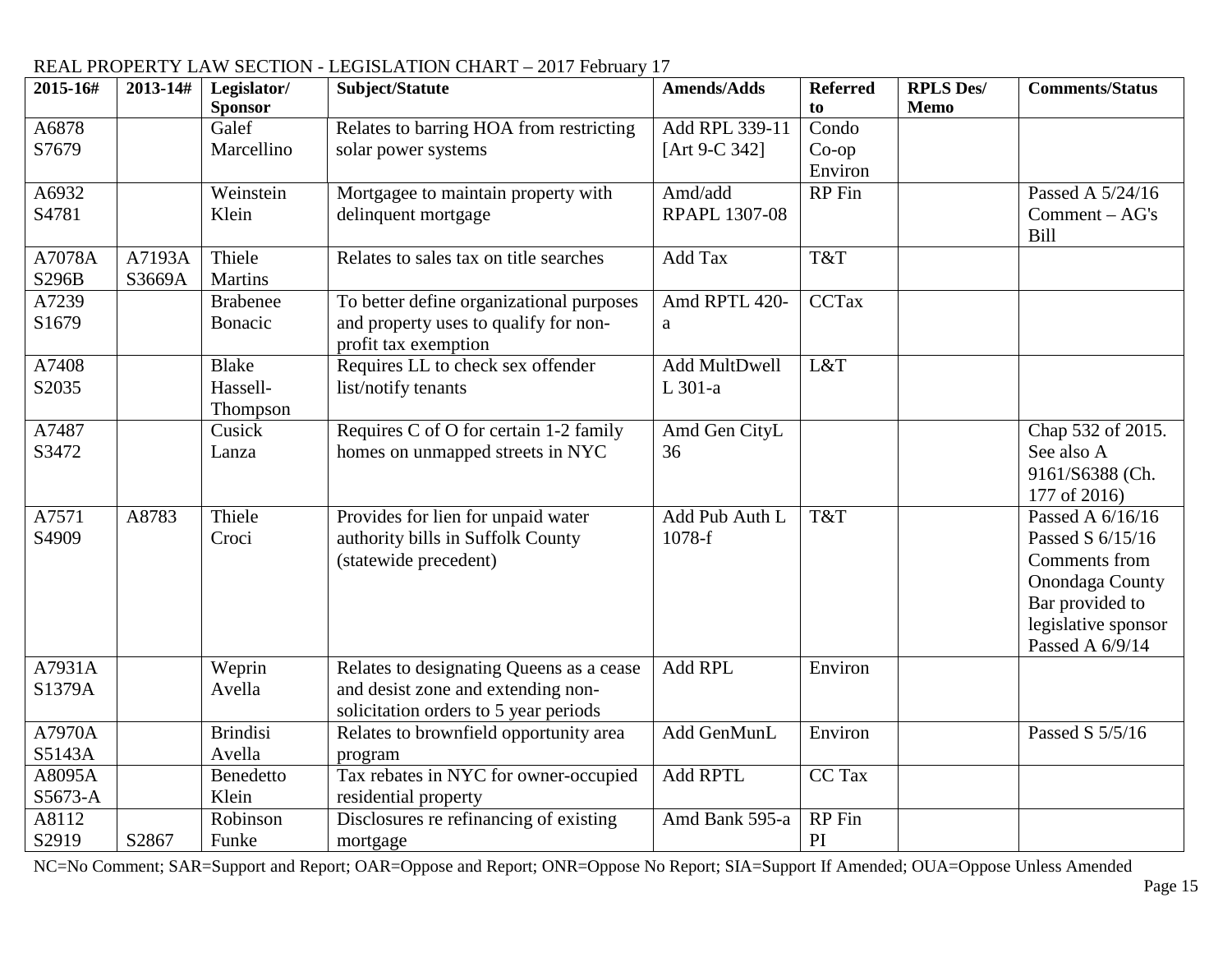#### **2015-16# 2013-14# Legislator/ Sponsor Subject/Statute Amends/Adds Referred to RPLS Des/ Memo Comments/Status** A8318 S4498 Weinstein Funke Provides for summary action to foreclose upon vacant and abandoned residential real property Add RPAPL 1308 A8340A S1040A O'Donnell Avella Creates small business program for fair negotiation in the commercial lease renewal process Add NYC Ad. Cd Com Leas A8492 S1042 A6711 S1292 Ortiz Montgomery Requires NYC leases to contain rider re: housing court rights and duties; Add RPL 235-h L&T A9128A S6250A Jaffe Ortt Exemption for installation of residential and commercial geothermal heat pump systems and equipment Add Tax Green Passed S 6/9/16 A9161 S6388 Cusick Lanza Requires C of O for certain 1-2 family homes on unmapped streets in NYC Amd Gen City L (Chap 532 of 2015) Chap 177 of 2016 A9474 S7248 Weinstein Bonacic Requires applicants for broker/ salesperson license to take agency course Amd RPL 441 **Chap 320 of 2016** A9746 S7183 Richardson Savino Defines "consummation of mortgage loan" Amd Bank L S.  $\mathcal{D}_{\mathcal{L}}$ Passed A 6/6/16 Passed S 5/18/16 A9796 S6758A Benedetto **Sanders** Site selection of community facilities in cities with one million or more population Add GenMunL Environ A9986 S2755 A2864 Richardson Parker Authorizes stay in proceeding to recover property in a non-payment proceeding Add RPAPL L&T A10072 S7434 Weinstein Klein Requires NYS DFS to establish electronic data base for FC property Add Bank L 37 b; Amd RPAPL 1307 RP Fin A10276 S37 A529 Defrancisco Braunstein Portion of construction contract sum in be held in interest-bearing escrow account Add Gen Bus L Const

## REAL PROPERTY LAW SECTION - LEGISLATION CHART – 2017 February 17<br>2015-16# | 2013-14# | Legislator/ | Subject/Statute | Amends/Adds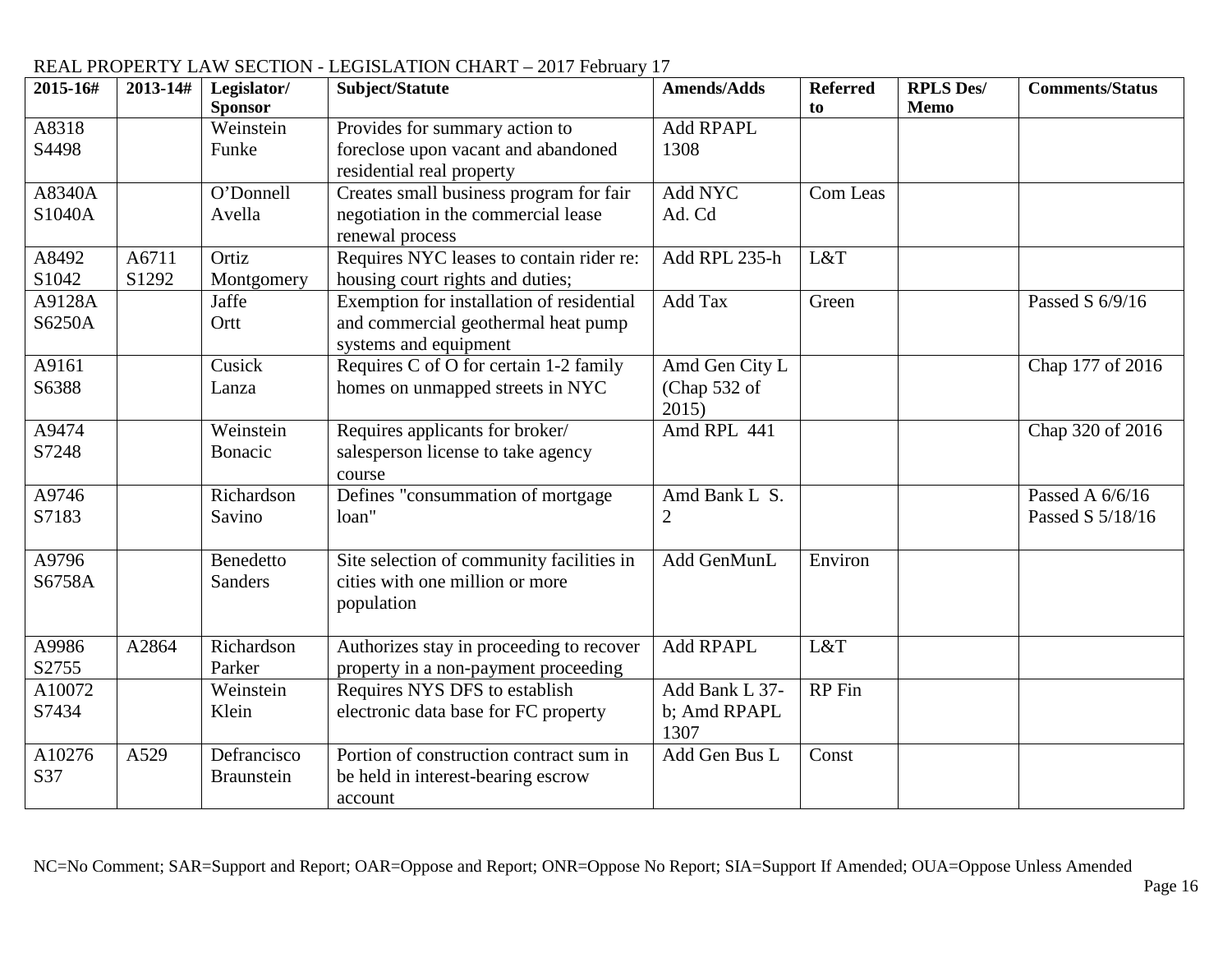| 2015-16# | 2013-14# | Legislator/<br><b>Sponsor</b> | Subject/Statute                               | <b>Amends/Adds</b> | <b>Referred</b><br>to | <b>RPLS Des/</b><br>Memo | <b>Comments/Status</b> |
|----------|----------|-------------------------------|-----------------------------------------------|--------------------|-----------------------|--------------------------|------------------------|
| A10286   |          | Russell                       | Relates to interest on indebtedness           | Add Tax            | PI                    |                          |                        |
| S7575    |          | Lavalle                       | incurred by tax payer to pay for higher       |                    |                       |                          |                        |
|          |          |                               | education                                     |                    |                       |                          |                        |
| A10496B  |          | Nojay                         | Provide for an exemption for capital          | <b>RPTL</b>        | <b>CC</b> Tax         |                          | Chap 279 of 2016       |
| S7965B   |          | O'Mara                        | improvements to multiples dwelling            |                    |                       |                          |                        |
|          |          |                               | buildings within certain cities               |                    |                       |                          |                        |
| A10519   |          | Palmesano                     | Relates to leasing and licensing of           | Add Parks,         | PI                    |                          | Chap 159 of 2016       |
| S6966A   |          | <b>Nozzolio</b>               | property by the office of Parks,              | Recreation & HP    |                       |                          |                        |
|          |          |                               | <b>Recreation and Historical Preservation</b> | Law                |                       |                          |                        |
|          |          |                               | for Sampson State Park.                       |                    |                       |                          |                        |
| A10651   |          | <b>Braunstein</b>             | Relates to the eligibility of J-51 tax        | <b>Add RPTL</b>    | CC Tax                |                          | Chap 388 of 2016       |
| S8095    |          | Avella                        | abatements to reflect cost of living          |                    |                       |                          |                        |
|          |          |                               | adjustments                                   |                    |                       |                          |                        |
| A10741   |          | Farrell                       | Regarding foreclosures and creating data      | Amd multiple       |                       |                          | Part of 2016           |
| S8159    |          | Flanagan                      | base for "zombie properties"                  | sections of        |                       |                          | <b>Budget Bill</b>     |
| (Part Q) |          |                               |                                               | RPAPL and          |                       |                          | enacted as Chap 73     |
|          |          |                               |                                               | <b>CPLR</b>        |                       |                          | of 2016                |

### **NYS 2015-2016 Assembly**

| 2015-16# | 2013-14# | Legislator/<br><b>Sponsor</b> | Subject/Statute                                                                                                                                                      | <b>Amends/Adds</b>                | <b>Referred</b><br>to | <b>RPLS Des/</b><br>Memo | <b>Comments/Status</b> |
|----------|----------|-------------------------------|----------------------------------------------------------------------------------------------------------------------------------------------------------------------|-----------------------------------|-----------------------|--------------------------|------------------------|
| A35      | A495B    | Paulin                        | Requires multiple dwelling owner to<br>have smoking policy                                                                                                           | Amd<br>PubHealthL                 | L&T                   |                          |                        |
| A189     |          | Gantt                         | Regarding exchange of easements on<br>local roads & state highways                                                                                                   | $1399-y$<br>Add TranspL<br>$14-n$ |                       |                          |                        |
| A311     | A305     | Dinowitz                      | Governs election of board by residents<br>of cooperatives and condominiums                                                                                           | <b>GBL</b>                        | Condo<br>$Co$ -op     |                          |                        |
| A344     |          | Rosenthal                     | Relates to limited profit housing<br>companies                                                                                                                       |                                   |                       |                          |                        |
| A378     |          | Rosenthal                     | Enact regulation to phase out certain dry<br>cleaning facilities from residential<br>buildings $-$ add to Article 19, Title 13,<br><b>Environmental Conservation</b> |                                   |                       |                          |                        |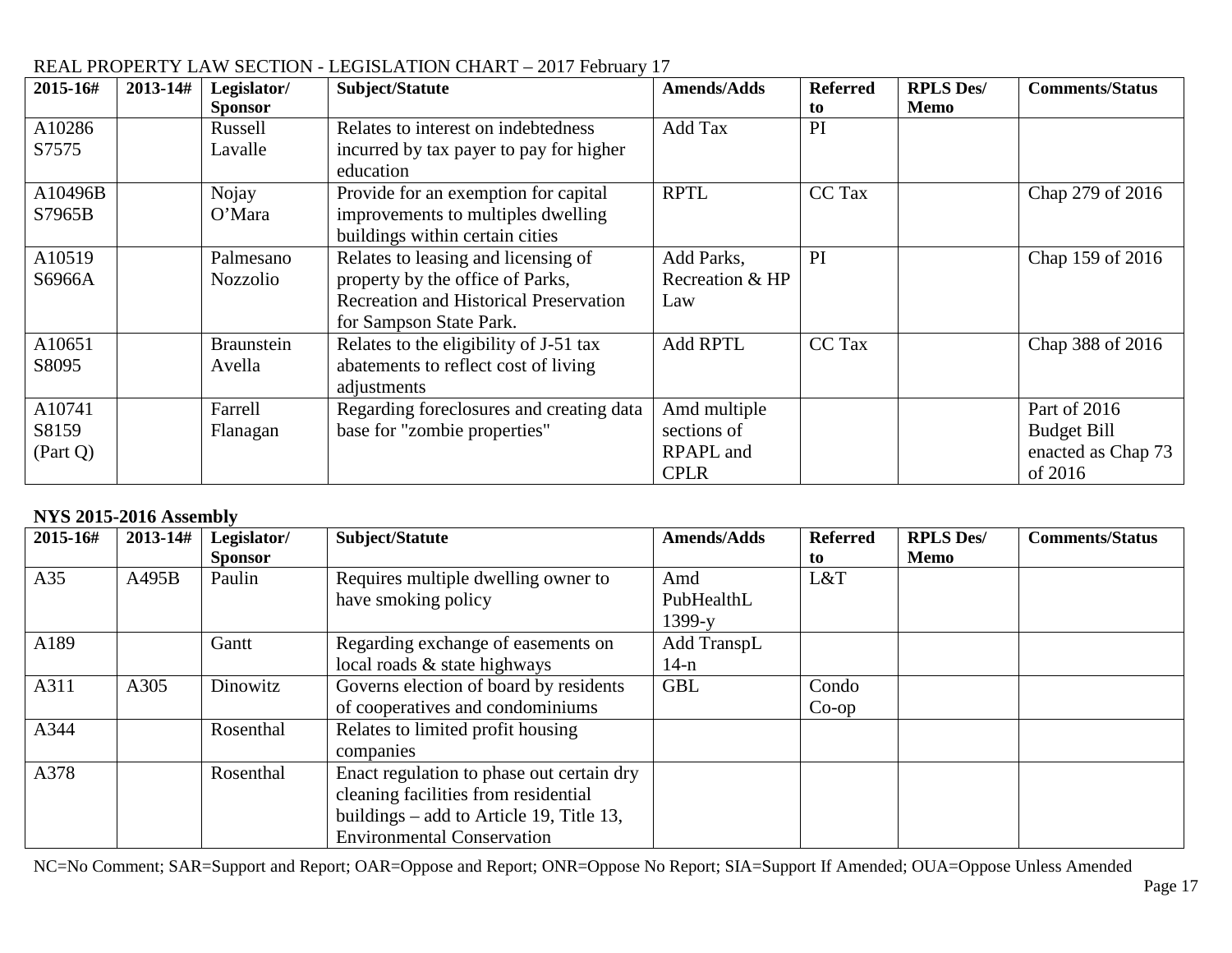| 2015-16# | 2013-14# | Legislator/<br><b>Sponsor</b> | Subject/Statute                                                                                                               | <b>Amends/Adds</b>                               | <b>Referred</b><br>to | <b>RPLS Des/</b><br><b>Memo</b> | <b>Comments/Status</b>  |
|----------|----------|-------------------------------|-------------------------------------------------------------------------------------------------------------------------------|--------------------------------------------------|-----------------------|---------------------------------|-------------------------|
| A395     |          | Rosenthal                     | Requires person engaged in commercial<br>mold remediation to be certified by<br>commissioner of environmental<br>conservation |                                                  |                       |                                 |                         |
| A419     |          | Rosenthal                     | Prohibits fuel pass-along rental<br>adjustment to tenants of New York City<br>rent controlled housing accommodations          |                                                  |                       |                                 |                         |
| A696     | A701     | Rosenthal                     | Requires owners to provide lessee with<br>notice of lead paint                                                                | Amd NYC Ad<br>Cd 27-2056.4                       | L&T<br>Environ        |                                 |                         |
| A1237    |          | <b>Brennan</b>                | Rel. corp may sell & mortgage w/o court<br>OK if <\$200K                                                                      | Amd Rel CorpL<br>12                              | <b>NFP</b>            |                                 |                         |
| A2152    | A1583    | Englebright                   | Require PCDA to be recorded on<br>conveyance; county clerk to provide<br>copes to DEC; DEC to operate electronic<br>database  | Amd RPL 291,<br>462, ECL 3-301                   | T&T<br>Environ        |                                 |                         |
| A2493    |          | Mosley                        | Requires consumer mortgage bill of<br>rights pamphlet                                                                         | Add BankL 35                                     | RP Fin<br>PI          |                                 | See also<br>A2536/S2228 |
| A2603    |          | Weprin                        | Directs State Insurance Fund to offer<br>title ins.                                                                           | Amd Work<br>CompL 76                             | <b>TI TF</b>          |                                 |                         |
| A2659    |          | Katz                          | Prohibits housing discrimination agst.<br>domestic violence victims                                                           | Add RPL 237b                                     | L&T                   |                                 |                         |
| A2701    |          | Fitzpatrick                   | NYS Property Taxpayer Protection Act                                                                                          | Multiple laws                                    | <b>CCTax</b>          |                                 |                         |
| A2744    |          | Titone                        | Requires window guards on multiple<br>dwelling fire escape windows                                                            | Add MDL S53                                      | L&T                   |                                 |                         |
| A2748    |          | Titone                        | Re: use of POA in banking transactions                                                                                        | Add to S. 9<br><b>BankL</b>                      | RP Fin                |                                 |                         |
| A2770    | A1763    | Englebright                   | Requires buyers and lessees to be given<br>notice of public access to sex offender<br>info                                    | Add RPL 220-a,<br>$242-a$                        | T&T                   |                                 | See also S2079          |
| A2883    |          | Lentol                        | Disclosure for property contaminated by<br>methamphetamines                                                                   | Amd/add S 231,<br>240, 242, 462 of<br><b>RPL</b> | T&T                   |                                 |                         |
| A2895    |          | Weprin                        | <b>Creates NY Title Guaranty Authority</b>                                                                                    | Pub AuthL                                        | T&T                   |                                 |                         |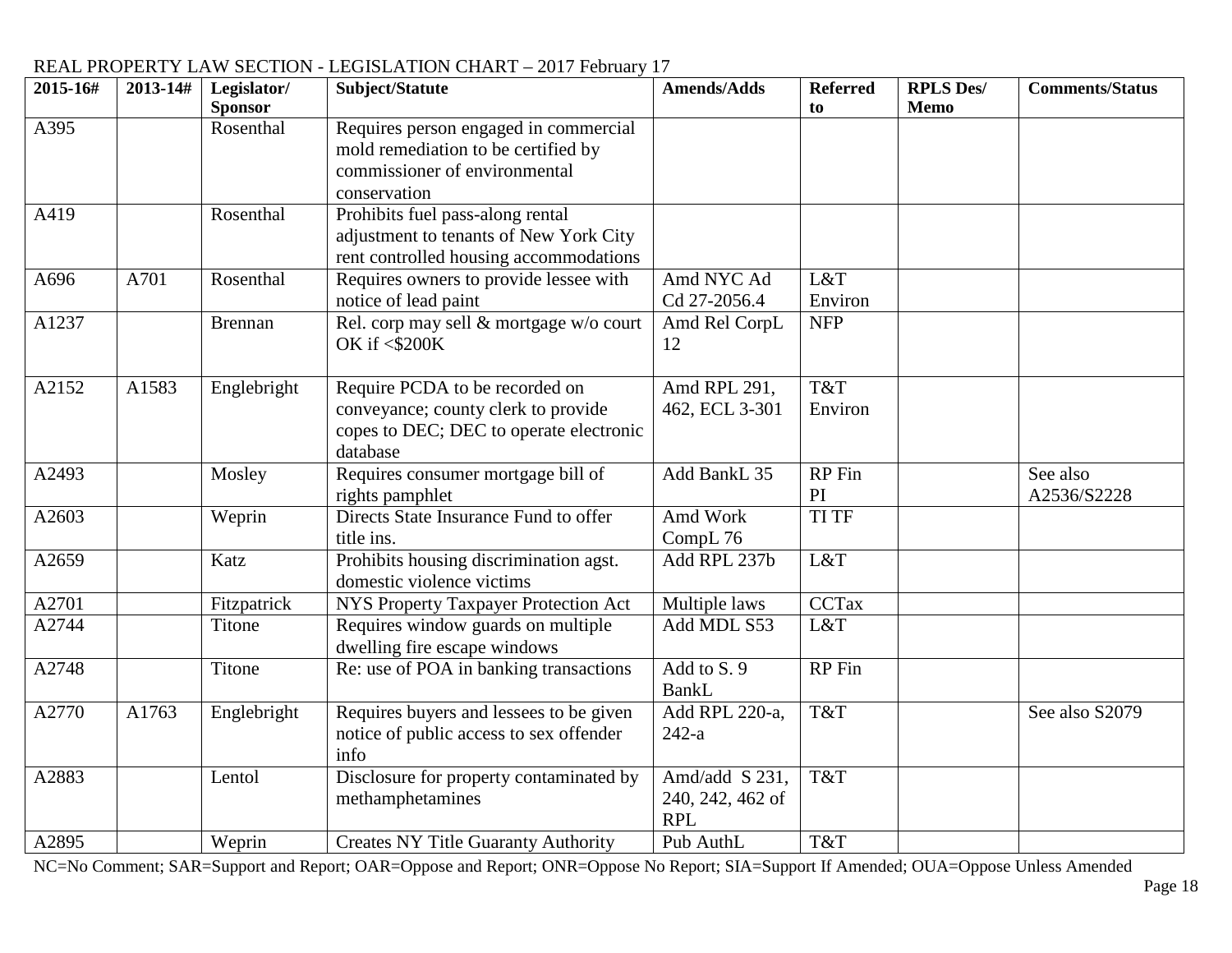#### **2015-16# 2013-14# Legislator/ Sponsor Subject/Statute Amends/Adds Referred to RPLS Des/ Memo Comments/Status** A2931 A736 S812 Weprin Authorizes Supt of Ins to conduct study of title insurance premium rates SIA: RPLS #7 3/11/11 Memo #7  $6/5/13$ A2968 | A3536 | Titone | Relates to sales of r.p. by not-for-profit corps Amd NPCL  $509$  NFP A2999 Englebright Green loan program for solar/wind Add 596-c GenMunL Green A3135 A2579 Robinson Require all residential leases to disclose tenants' rights Add RPL, MDL, MRL, RPAPL, GOL L&T See  $A2790/S1168$ of 2013 A3239 Fitzpatrick Deregulation of rent stabilized housing Emerg. Housing Rent Control L&T A3303 A3206 Fitzpatrick Provides for eminent domain reform and Home and Property Protection Act Amd EDPL, NPCL, GML, Pub Auth L CCTax A3325 A5275 S2958 Wright Establish one year moratorium on foreclosure Add RPAPL 1392 RP Fin PI A3346 Robinson Protects senior citizens with 10 years residence in same dwelling Add RPL 237-b L&T A3429 Corwin Requires mfd. home park residents to be given notice of bill of rights Add RPL 233 A3441 | A2768 | Wright Extends the requirements for property condition disclosure statements to sales of condominiums and cooperative apartments RPL T&T Condo Co-op A3513 Wright Establishes resid. condo bill of rights Add GenBusL 352-eeeee Condo Co-op<br>CCTax A3629 Lalor Makes automatic yearly renewal of STAR exemption Amd RPTL  $425$  CCTax See also A5274 A3736 Glick Protect seniors against unwarranted eviction Amd/add to RPAPL L&T A3809A A5473 Wright (MS) Prohibits owner from adjusting preferential rent upon lease renewal Add ETPA L&T

# REAL PROPERTY LAW SECTION - LEGISLATION CHART – 2017 February 17<br>2015-16# | 2013-14# | Legislator/ | Subject/Statute | A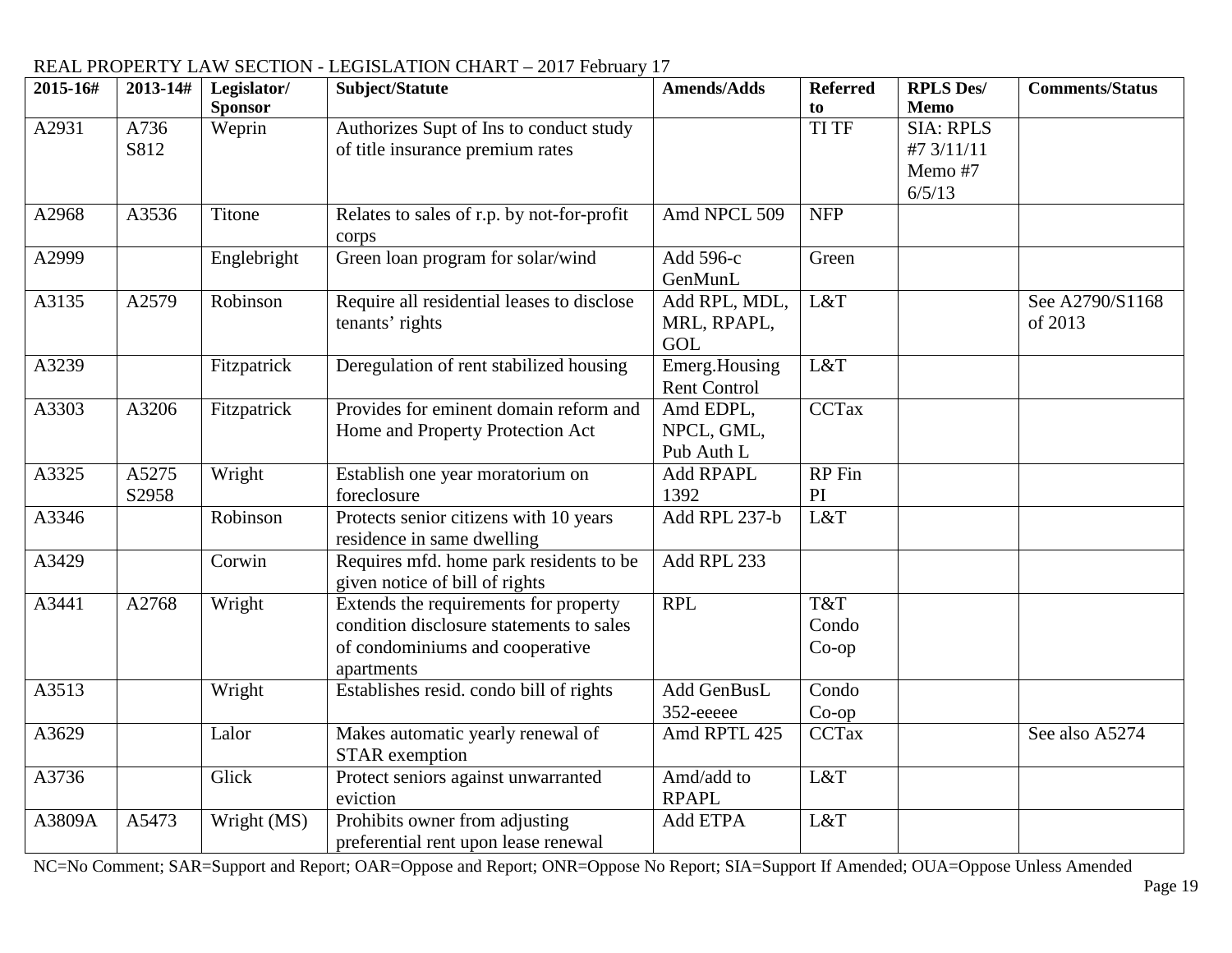| 2015-16# | $2013 - 14#$   | Legislator/<br><b>Sponsor</b> | Subject/Statute                                                                                                                                                           | <b>Amends/Adds</b>                  | <b>Referred</b><br>to | <b>RPLS Des/</b><br><b>Memo</b> | <b>Comments/Status</b> |
|----------|----------------|-------------------------------|---------------------------------------------------------------------------------------------------------------------------------------------------------------------------|-------------------------------------|-----------------------|---------------------------------|------------------------|
| A3894    | A2801          | Wright                        | Require mortgagees to provide notice<br>when mortgagor no longer required to                                                                                              | Add BankL 6-n                       | RP Fin                |                                 |                        |
|          |                |                               | maintain personal mortgage insurance                                                                                                                                      |                                     |                       |                                 |                        |
| A3929    |                | Wright                        | Prohibits LL from including add'l<br>services in base rent                                                                                                                | Add RPL 220-a                       | L&T                   |                                 |                        |
| A3982    |                | Wright                        | Establishes home ownership assistance<br>program                                                                                                                          | Add Pub Hous.L<br>Art IX S 170-76   | Low Inc<br>Hous       |                                 |                        |
| A4121A   |                | Wright                        | Limits the amount of rent increase after<br>vacancy of a housing accommodation                                                                                            |                                     |                       |                                 |                        |
| A4152    | A824A<br>S4277 | Kearns                        | Requires plaintiff in mortgage<br>foreclosure to maintain property in<br>"good faith"                                                                                     | Amd RPAPL<br>1307                   | $RP$ Fin              |                                 |                        |
| A4235    |                | O'Donnell                     | Re: non profit tax exempt entity leasing<br>property for commercial use                                                                                                   | Amd RPTL 420                        | <b>NFP</b>            |                                 |                        |
| A4567    |                | Clark                         | Allows right of redemption in residential<br>foreclosure                                                                                                                  | <b>Add RPAPL</b><br>$1352-a$        | RP Fin<br>PI          |                                 |                        |
| A5274    |                | <b>Brindisi</b>               | Seniors $65$ eligible for prop tax<br>exemption need nor reapply annually                                                                                                 | Amd RPTL 467                        | <b>CCTax</b>          |                                 |                        |
| A5391    |                | Lifton                        | Oil/gas/mineral leases may not be<br>recorded by memo of lease                                                                                                            | Amd RPL 291-c                       | Com Leas              |                                 |                        |
| A5425    |                | Engelbright                   | Provides for accountability and<br>disclosure of county, town or village<br>acquisition of land for Open Space,<br>environmental and/or historic<br>preservation purposes | Add EnConL<br>49-0212               |                       |                                 |                        |
| A5600    |                | Kavanagh                      | Requires LLC member information to be<br>provided on real property transfer form                                                                                          | Amd RPL 333                         | T&T                   |                                 |                        |
| A5633A   | A9189          | Magnarelli                    | Treatment of unpaid fines for building<br>code violations as unpaid real estate<br>taxes                                                                                  | <b>Add RPTL</b>                     | CC Tax                |                                 |                        |
| A5681    |                | Hooper                        | Creates land banks to acquire vacant and<br>abandoned properties                                                                                                          | Add CountyL 55<br>& Amd. UDC<br>Act | NO<br>referral        |                                 |                        |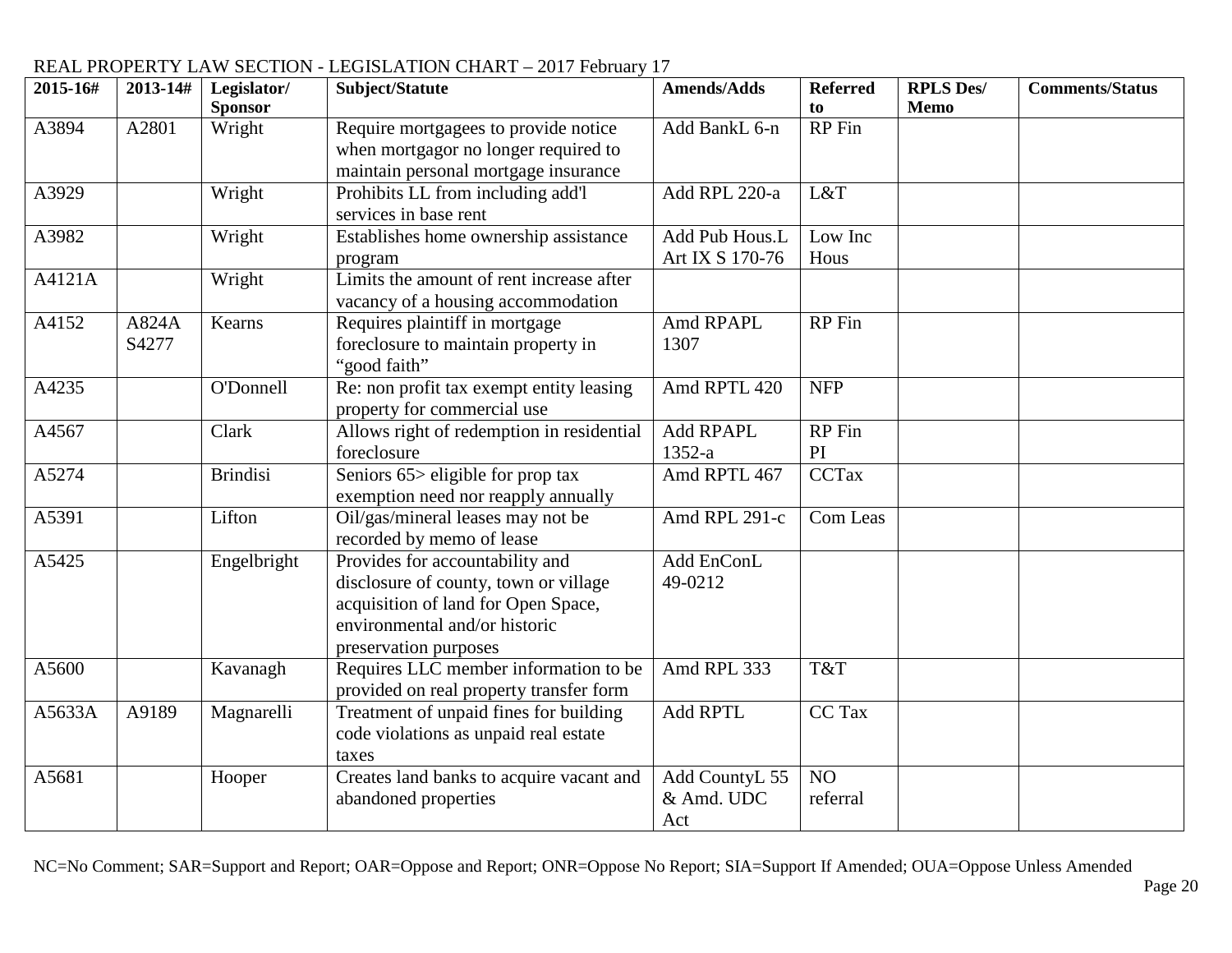| 2015-16# | 2013-14# | Legislator/    | Subject/Statute                           | <b>Amends/Adds</b> | <b>Referred</b> | <b>RPLS Des/</b> | <b>Comments/Status</b> |
|----------|----------|----------------|-------------------------------------------|--------------------|-----------------|------------------|------------------------|
|          |          | <b>Sponsor</b> |                                           |                    | to              | <b>Memo</b>      |                        |
| A5723    | A1549    | Hooper         | Permits landlord to inspect dwellings     | Add RPL 235-h,     | L&T             |                  |                        |
|          |          |                | and exterminate bedbugs                   | <b>MDL 85</b>      |                 |                  |                        |
| A5877    | A4475    | Finch          | Enacts wetlands homeowner's relief act    | Add EnConL         | Environ         |                  |                        |
|          |          |                |                                           | 24-303             |                 |                  |                        |
| A5878    |          | Kavanagh       | Purchasers & sellers of residential       | Add RPL 238-a      | T&T             |                  |                        |
|          |          |                | property & co-ops to be provided with     | & 262              | Condo           |                  |                        |
|          |          |                | voter registration forms at closing       |                    | $Co$ -op        |                  |                        |
| A5894    | A189     | Kavanagh       | Provides for licensing of agents of title | New Ins L art      | T&T             | <b>OAR: RPLS</b> | (NYSLTA bill)          |
|          |          |                | insurance corporations                    | $21-A$             |                 | #9 4/6/11        |                        |
| A5928    |          | Kavanagh       | Prohibits use, with exceptions, of an     | Add GenCityL       | Cities          |                  |                        |
|          |          |                | electric entry card or device as a        | $18-e$             |                 |                  |                        |
|          |          |                | mechanism for residents or resident's     |                    |                 |                  |                        |
|          |          |                | guests to enter or exit a residential     |                    |                 |                  |                        |
|          |          |                | building.                                 |                    |                 |                  |                        |
| A6081    |          | Galef          | Authorizes the installation of solar      | Add RPL 339-11     | Condo           |                  |                        |
|          |          |                | energy systems on individual              |                    | $Co$ -op        |                  |                        |
|          |          |                | condominium units.                        |                    | Environ         |                  |                        |
| A6106    |          | Borelli        | Terminate state mortgage recording tax    | Amd TaxL 253       | RP Fin          |                  |                        |
| A6395    |          | Perry          | Requires condo-co-op purchase             | Add RPL 360-       | Condo           |                  | See also A 1120        |
|          |          |                | applications to be decided w/in 45 days   | 364                | $Co$ -op        |                  |                        |
|          |          |                | or deemed approved                        |                    |                 |                  |                        |
| A6870    |          | Rosenthal      | Requires the board of directors of        | Coop Corp Law,     | Condo           |                  |                        |
|          |          |                | residential cooperative corporations to   | Sec. 16; add       | $Co$ -op        |                  |                        |
|          |          |                | provide members with changes in the       | 878; Non---        |                 |                  |                        |
|          |          |                | by-laws in writing; referred to Housing.  | Section 602        |                 |                  |                        |
| A6928    |          | Thiele         | Establishes a credit against income tax   | Amd. TaxL &        | <b>CCTax</b>    |                  |                        |
|          |          |                | for certain donations of real property    | EnConL             | Environ         |                  |                        |
|          |          |                | donated for land conservation purposes -  |                    |                 |                  |                        |
|          |          |                | referred to ways and means.               |                    |                 |                  |                        |
| A7195    |          | Oaks           | Regarding assessment for residential      | Amd RPTL           | <b>CCTax</b>    |                  |                        |
|          |          |                | rental property making RPTL 581-a         | 5981-a             |                 |                  |                        |
|          |          |                | optional method                           |                    |                 |                  |                        |
| A8417    |          | Ortiz          | Provide real property tax exemption for   | Add RPTL 451       | <b>CCTax</b>    |                  |                        |
|          |          |                | <b>Coast Guard auxiliary</b>              |                    |                 |                  |                        |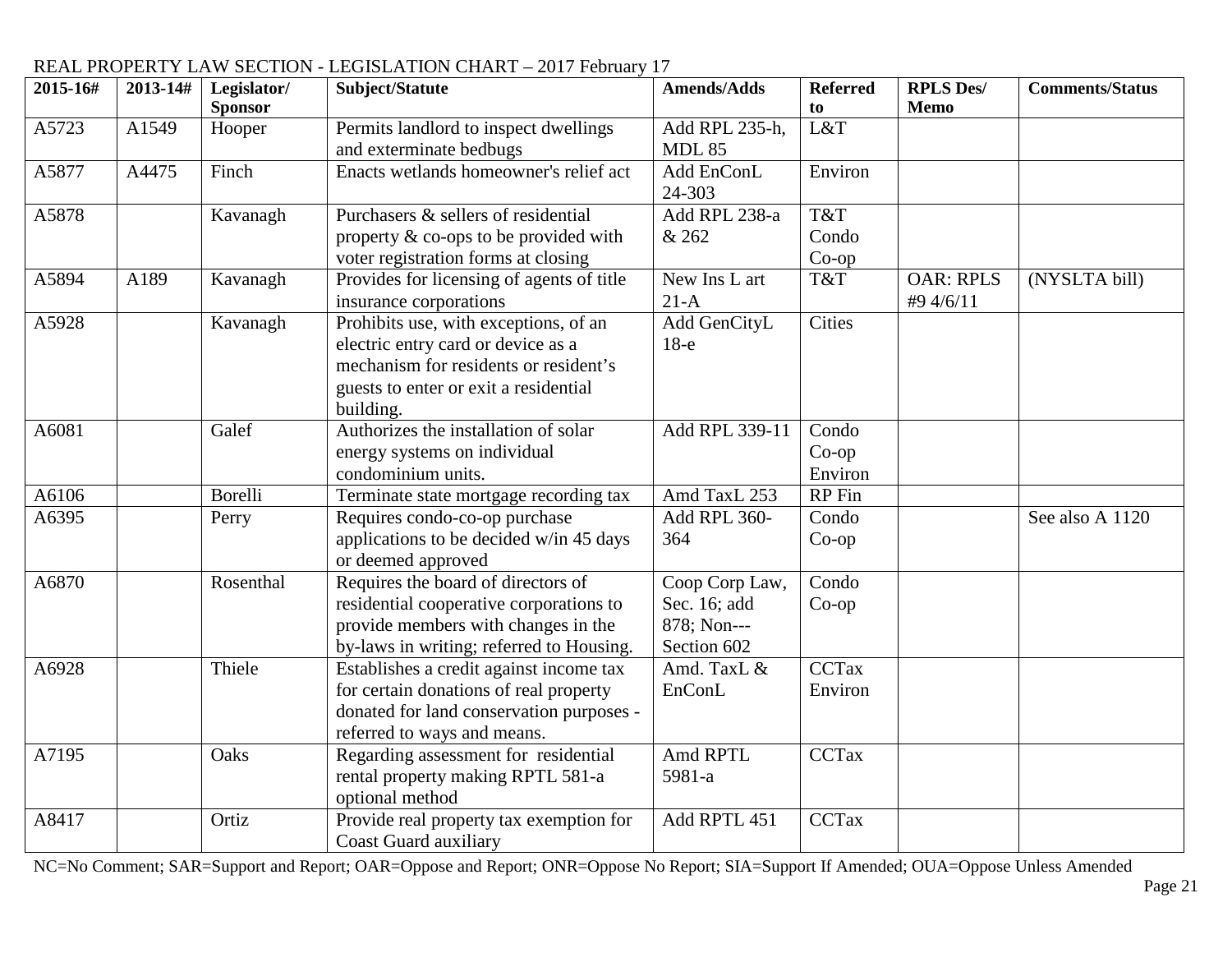| 2015-16#           | 2013-14# | Legislator/    | Subject/Statute                              | <b>Amends/Adds</b> | <b>Referred</b> | <b>RPLS Des/</b> | <b>Comments/Status</b> |
|--------------------|----------|----------------|----------------------------------------------|--------------------|-----------------|------------------|------------------------|
|                    |          | <b>Sponsor</b> |                                              |                    | to              | <b>Memo</b>      |                        |
| A8478              |          | Wozniak        | Requires notices in certain foreclosure      | <b>Amend RPAPL</b> | <b>RP</b> Fin   |                  |                        |
|                    |          |                | actions to municipalities and mortgagors     | 1307               |                 |                  |                        |
| A8486              |          | Ortiz          | Provide real property tax exemption for      | Add RPTL 458-      | <b>CCTax</b>    |                  |                        |
|                    |          |                | reservists                                   | $\mathbf{C}$       |                 |                  |                        |
| A8559A             |          | Kearns         | Notice to homeowner in foreclosure that      | Amd RPAPL          | RP Fin          |                  |                        |
|                    |          |                | he can remain in property until day of       | 1303               | Workout/        |                  |                        |
|                    |          |                | FC sale                                      |                    | <b>BR</b>       |                  |                        |
| A8704B             |          | Rosenthal      | Relates to advertising dwelling units in     | Add MultDwell      | L&T             |                  |                        |
|                    |          |                | class A multiple dwellings for short term    | L                  |                 |                  |                        |
|                    |          |                | rentals                                      |                    |                 |                  |                        |
| A9588A             |          | McDonald       | Relates to placing a lien for unpaid         | Add GenMunL        | N <sub>o</sub>  |                  |                        |
|                    |          |                | property taxes against proceeds of fire      |                    | referral        |                  |                        |
|                    |          |                | insurance policy                             |                    |                 |                  |                        |
| A9621              |          | O'Donnell      | Relates to notifications for rent stabilized | Multiple statutes  | L&T             |                  |                        |
|                    |          |                | tenants                                      |                    |                 |                  |                        |
| A9716              |          | Lentol         | Relates to tax exemptions for new            | <b>Add RPTL</b>    | <b>CCTax</b>    |                  |                        |
|                    |          |                | multiple dwellings                           |                    |                 |                  |                        |
| A9890              |          | Harris         | Relates to tax credits for homeowners        | Add Tax            | Green           |                  |                        |
|                    |          |                | and businesses who invest in green           |                    |                 |                  |                        |
|                    |          |                | infrastructure                               |                    |                 |                  |                        |
| A9981              | A2863    | Richardson     | Right of redemption in foreclosure           | Add RPAPL          | Workout/        |                  |                        |
|                    |          |                | action on residences                         |                    | <b>BR</b>       |                  |                        |
| A10213             |          | Hooper         | Authorizes municipalities to impose tax      | Add Gen Mun L      | CC Tax          |                  |                        |
|                    |          |                | lien on foreclosed properties with unpaid    |                    |                 |                  |                        |
|                    |          |                | building code and zoning violations          |                    |                 |                  |                        |
| A <sub>10328</sub> |          | Castorina      | City of NY may reduce real property          | add NYC            | CC Tax          |                  | A6169 of 2015 is       |
| A6169              |          |                | taxes by 18.50%                              |                    |                 |                  | not active in the      |
|                    |          |                |                                              |                    |                 |                  | current session.       |
| A10336             |          | Wright         | Establishes tax abatement for rent           | <b>Add RPTL</b>    | CC Tax          |                  |                        |
|                    |          |                | regulated property occupied by persons       |                    |                 |                  |                        |
|                    |          |                | with student debt                            |                    |                 |                  |                        |
| A10423             |          | Weinstein      |                                              | Amd RPL 265-b      | <b>RP</b> Fin   |                  |                        |
|                    |          |                | To improve HEPTA (2006) regarding            |                    |                 |                  |                        |
|                    |          |                | distressed home sales                        |                    |                 |                  |                        |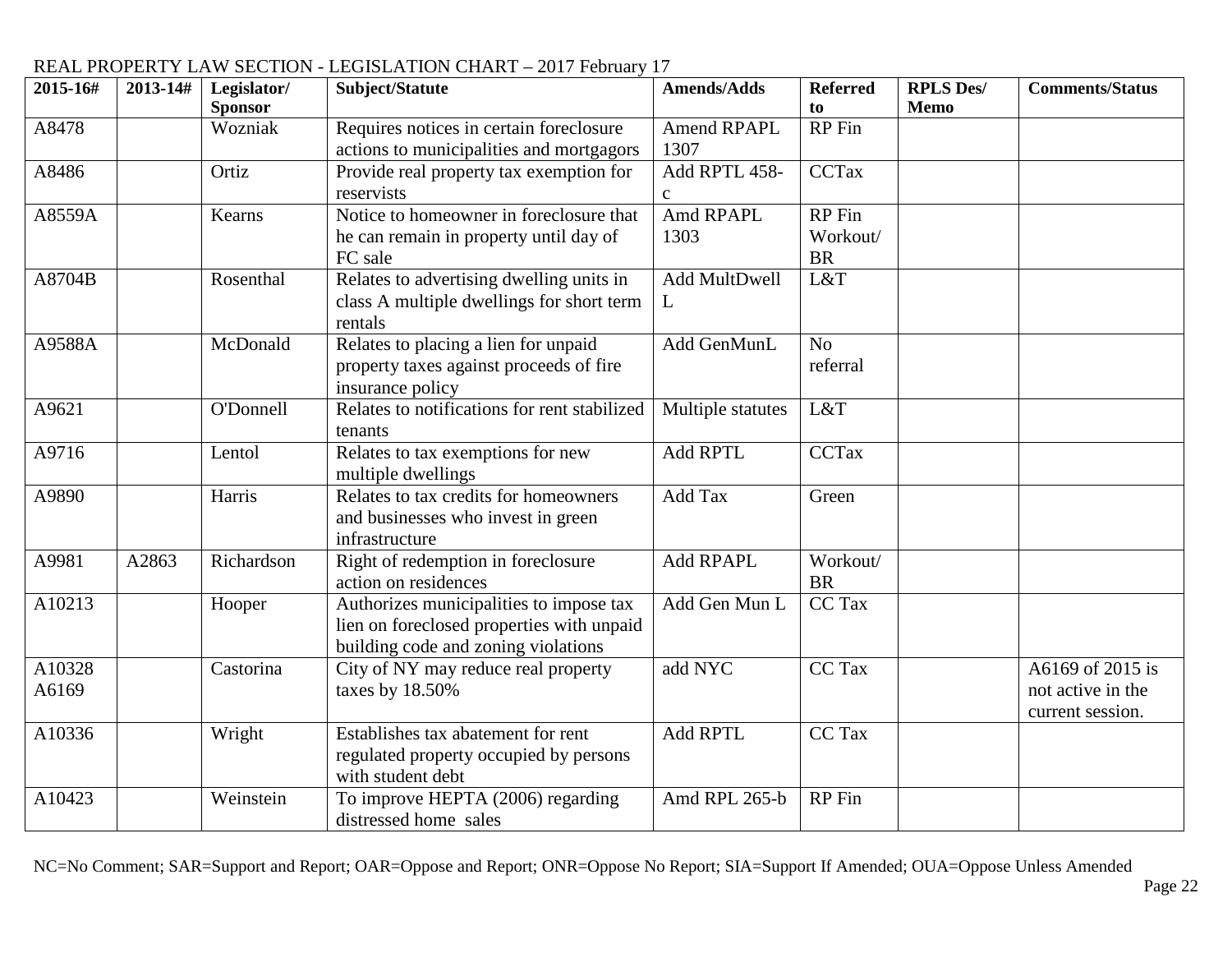| 2015-16# | 2013-14#<br>Legislator/ | Subject/Statute                             | <b>Amends/Adds</b> | <b>Referred</b> | <b>RPLS Des/</b> | <b>Comments/Status</b> |
|----------|-------------------------|---------------------------------------------|--------------------|-----------------|------------------|------------------------|
|          | <b>Sponsor</b>          |                                             |                    | to              | <b>Memo</b>      |                        |
| A10424   | Mosley                  | Presumption of good faith for BFP N/A       | Amd RPL 266        | T&T             |                  |                        |
|          |                         | if buyer had constructive notice of         |                    |                 |                  |                        |
|          |                         | fraudulent transfer                         |                    |                 |                  |                        |
| A10425   | Walker                  | Requires notaries to retain/file records of | Amd Exec L         | T&T             |                  |                        |
|          |                         | docs in RP transactions (exempts)           | $135-c$            |                 |                  |                        |
|          |                         | attorneys)                                  |                    |                 |                  |                        |
| A10446   | Cusick                  | Relates to payment and retainage in         | Add to Gen Bus     | Const           |                  |                        |
|          |                         | construction contracts                      |                    |                 |                  |                        |
| A10512   | Farrell                 | Relates to the taxation of the transfer of  | Add NYC Ad         | CC Tax          |                  |                        |
|          |                         | real property                               | Cd                 |                 |                  |                        |
| A10538   | Cjonaj                  | Relates to renewal of lease upon tenant's   | Add NYC Ad         | L&T             |                  |                        |
|          |                         | failure to renew his or her lease           | C <sub>d</sub>     |                 |                  |                        |

#### **NYS 2015-2016 Senate**

| 2015-16#        | 2013-14#                   | Legislator/<br><b>Sponsor</b> | Subject/Statute                                                                                               | <b>Amends/Adds</b>                | <b>Referred</b><br>to | <b>RPLS Des/</b><br>Memo | <b>Comments/Status</b>                                 |
|-----------------|----------------------------|-------------------------------|---------------------------------------------------------------------------------------------------------------|-----------------------------------|-----------------------|--------------------------|--------------------------------------------------------|
| S <sub>25</sub> |                            | DeFrancisco                   | Allows mortgagor to receive assmt.<br>instead of discharge when refinancing                                   | Amd RPL 275                       | RP Fin                |                          | <b>Passed Senate</b><br>$6/9/15$ (died in<br>Assembly) |
| S589            |                            | Squadron                      | Relates to an action for willful neglect of<br>residential real property and treble<br>damages                | Add RPAPL 854                     |                       |                          |                                                        |
| S592            |                            | Latimer                       | Requires public notice prior to<br>demolition of historic buildings                                           |                                   |                       |                          |                                                        |
| S617            | A6268<br>S <sub>1001</sub> | Little                        | Require market-based assessment of<br>coops and condos converted or<br>constructed on or after January 1,2012 | Amd RPTL 581,<br><b>RPL 339-y</b> | Condo<br>$Co$ -op     |                          |                                                        |
| S677            |                            | Avella                        | Homeowners Mortgage Refinance Relief<br>Act                                                                   | Add RPL 253-y                     | RP Fin<br>PI          |                          |                                                        |
| S1934           |                            | Parker                        | Prior notice for increase in escrow<br>payment                                                                | Add GenObL 5-<br>603              | RP Fin                |                          |                                                        |
| S2017           |                            | Carlucci                      | Amends STAR exemption                                                                                         | Amd RPTL 425                      |                       |                          |                                                        |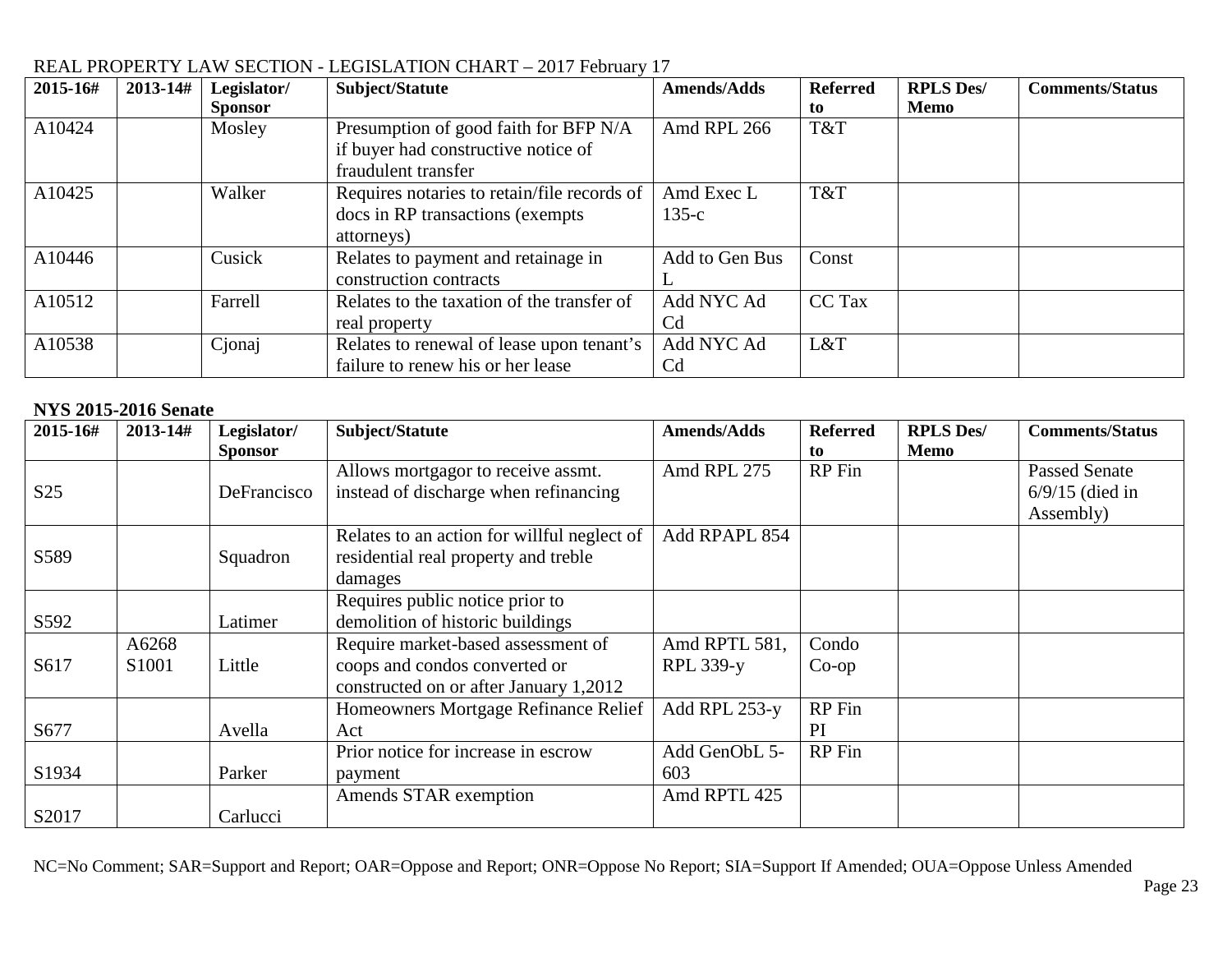| 2015-16#          | 2013-14# | Legislator/<br><b>Sponsor</b> | Subject/Statute                                                                                                                                         | <b>Amends/Adds</b>                   | <b>Referred</b><br>to             | <b>RPLS Des/</b><br><b>Memo</b> | <b>Comments/Status</b> |
|-------------------|----------|-------------------------------|---------------------------------------------------------------------------------------------------------------------------------------------------------|--------------------------------------|-----------------------------------|---------------------------------|------------------------|
| S2079             | S1527    | Flanagan                      | Requires buyers and lessees to be given<br>notice of public access to sex offender<br>info                                                              | Add RPL 220-a,<br>$242-a$            | T&T                               |                                 | See also A 2770        |
| S2888             |          | Larkin                        | Allows enhanced STAR for property<br>with at least one eligible owner                                                                                   | Amd RPTL 425                         | <b>CCTax</b>                      |                                 |                        |
| S3762             |          | <b>Sanders</b>                | Prohibits robo signed docs in<br>foreclosures                                                                                                           | <b>Add PRAPL</b><br>1392             | RP Fin                            |                                 |                        |
| S3767             |          | <b>Sanders</b>                | Prohibits mortgagors [!!] from<br>recovering att'y fees & expenses in<br>foreclosure action                                                             | Amd RPL 282                          | RP Fin<br>PI                      |                                 |                        |
| S <sub>4011</sub> |          | Sampson                       | Relates to the failure of auction and<br>requirements for sale of REO property                                                                          | <b>Add RPAPL</b><br>1355-a           |                                   |                                 |                        |
| S4012             |          | Sampson                       | Establishes the rural homeowners<br>assistance program to assist first time,<br>low and moderate income, or minority<br>homeowners to avoid foreclosure | Add Priv<br>HousFinL Art.<br>$16-B$  |                                   |                                 |                        |
| S4056             |          | Sampson                       | Authorizes the installation of water<br>usage sub-meters by owners of multiple<br>dwelling                                                              | Add EnConL<br>15-401 thru 15-<br>405 |                                   |                                 |                        |
| S4274             |          | Krueger                       | Eliminates certain publication<br>requirements for limited liability<br>companies and limited liability<br>partnerships; repealer.                      |                                      | RP Fin                            |                                 |                        |
| S4607             |          | Farley                        | Reinstates mortgage foreclosure for<br>commercial property by power of sale                                                                             | <b>Add RPAPL</b><br>1401-21          | <b>RP</b> Fin                     |                                 |                        |
| S4998A            |          | Golden                        | Partial RP tax abatement for condo/co-<br>op owners owning fewer than four units<br>during 2015-19                                                      | Amd RPTL<br>467(a)                   | <b>CCTax</b><br>Condo<br>$Co$ -op |                                 |                        |
| S5056C            |          | Young                         | Tax abatement for rent regulated<br>properties where rent exceeds $\frac{1}{2}$<br>household income                                                     | <b>Add RPTL</b>                      | <b>CCTax</b>                      |                                 | Passed S 4/11/16       |
| S5203             |          | Lavalle                       | Judgment of sale in a foreclosure shall<br>direct that payment by purchaser be by<br>bank or certified check                                            | Amd RPAPL<br>1351(1)                 |                                   |                                 |                        |